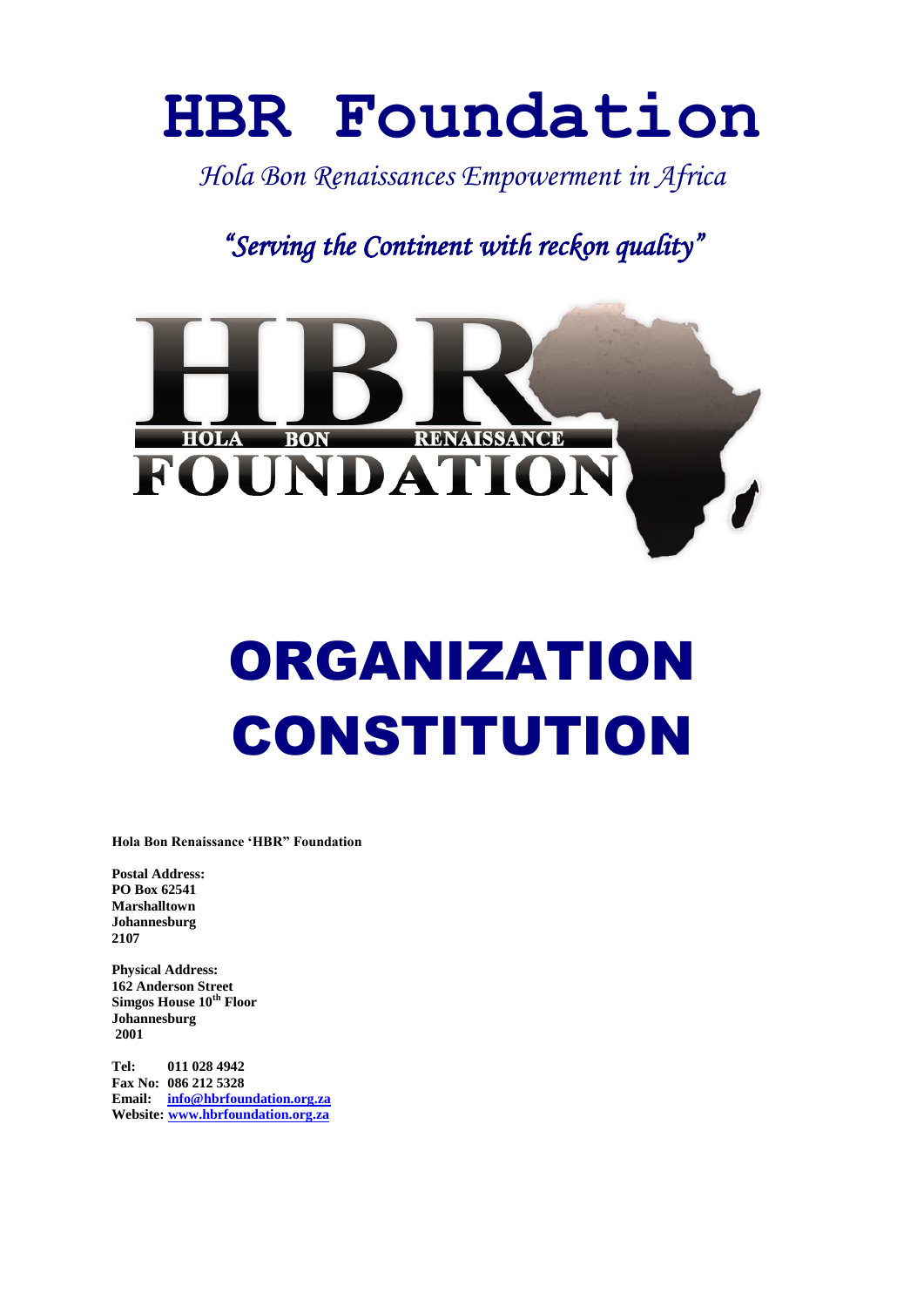# **CONTENTS**

# **Page Number**

| 1.<br>2. |                                                            |
|----------|------------------------------------------------------------|
| 3.       |                                                            |
| 4.       |                                                            |
| 5.       |                                                            |
| 6.       |                                                            |
| 7.       |                                                            |
| 8.       |                                                            |
| 9.       |                                                            |
|          |                                                            |
|          |                                                            |
|          |                                                            |
|          |                                                            |
|          |                                                            |
|          |                                                            |
|          |                                                            |
|          |                                                            |
|          |                                                            |
|          | 19. Manner and time declaration of interest in contracts14 |
|          |                                                            |
|          |                                                            |
|          |                                                            |
|          |                                                            |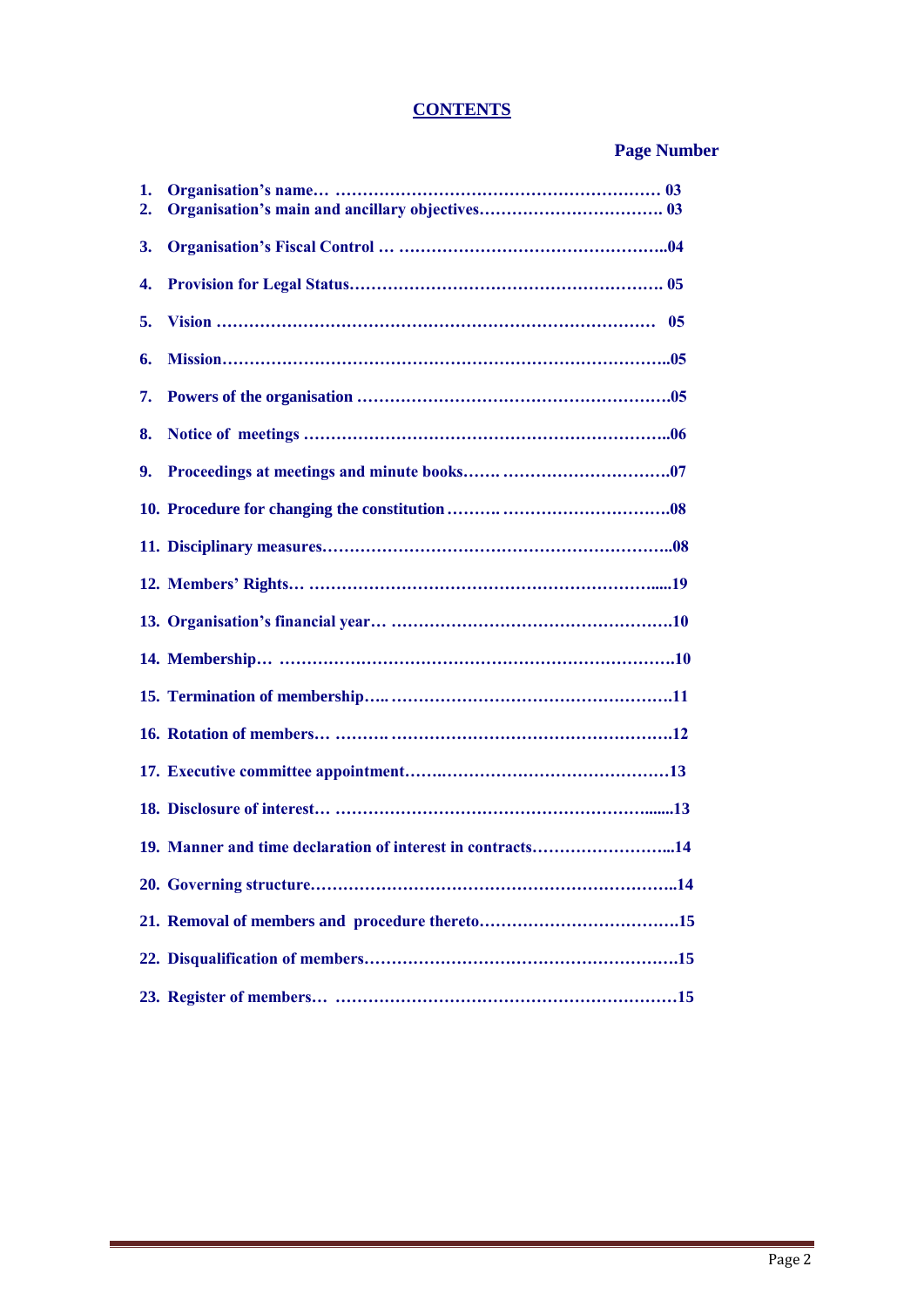#### **CONTENTS**

#### **Page Number**

| 34. Procedure by which the organisation may be wound up or dissolution23 |  |
|--------------------------------------------------------------------------|--|
|                                                                          |  |
|                                                                          |  |
|                                                                          |  |

## **1. Name**

The name of the organisation shall be Hola Bon Renaissances Youth and Civil Society Empowerment in Africa. Hereinafter referred to as HBR .

- LOGO: African map in a circle sitting on two branches.
- SCOPE: HBR is continental. It is non-political, non-religious, non-profitable organisation. Membership is open to each and every individual without discriminating against colour, nation, race, creed, religion or political affiliation.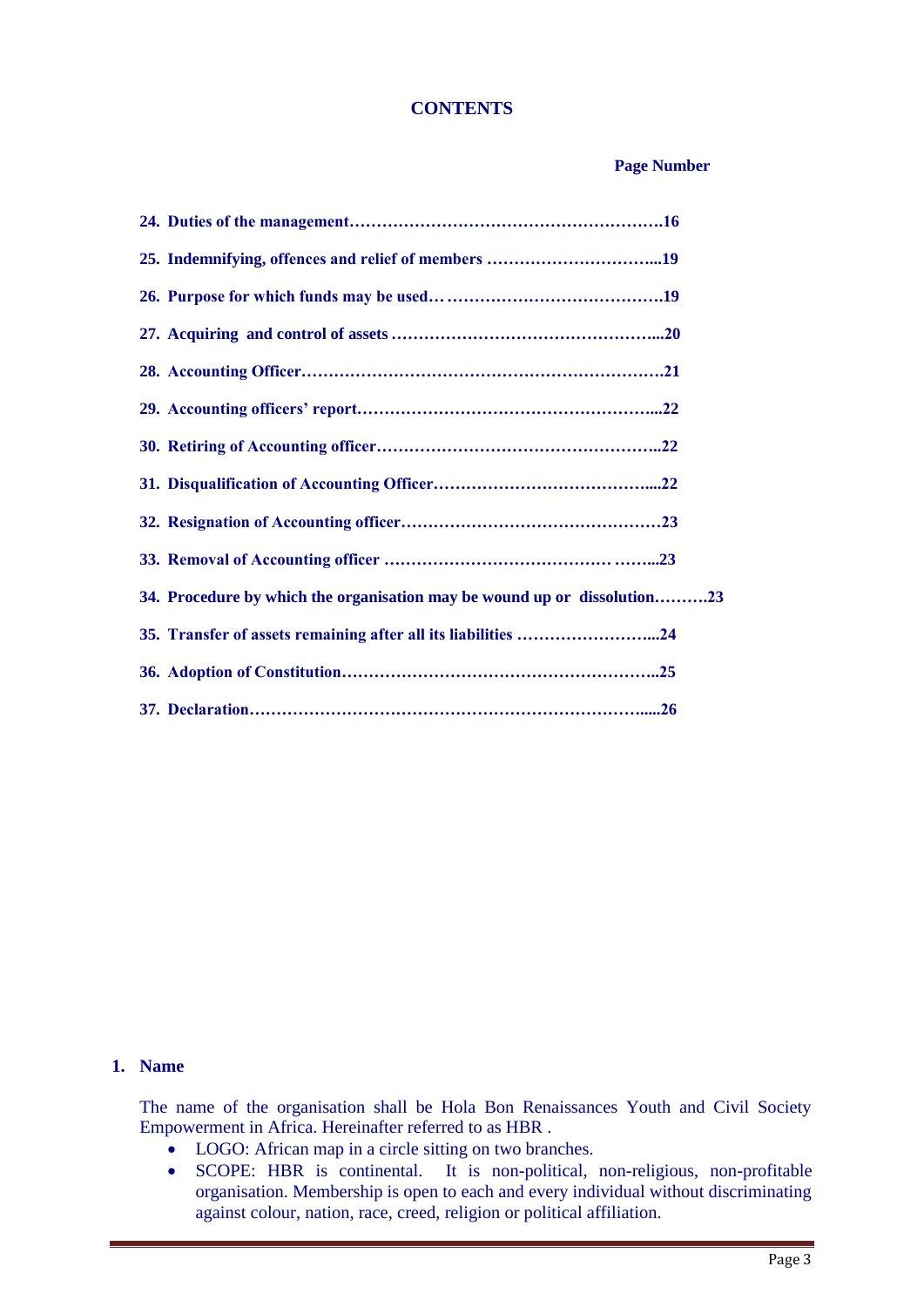#### **2. Aims & Objectives**

#### *2.1 Main objectives:*

- a) To improve maths and science skills among the youth.
- b) To develop community skills with the latest Technology
- c) To uplift the spirit of African Renaissance
- d) To encourage Social Investments by Corporates and Government
- e) To foster partnerships between different stakeholders
- f) To act as an intermediary between donors and communities
- g) To act as agents of change not only in South Africa but the Southern African Region and ultimately the continent as a whole
- h) To empower the youth in Africa.
- i) To unite Africa and enhance continental independence.
- j) Skills transfer.
- k) Development of the continent.
- l) Instil discipline and morality.
- m) Transform the image of Africa to the world.

#### **3. Fiscal control**

- (a) The organisation shall make payments in good faith to any member in return for their services rendered;
- (b) No portion of income shall be transferred, directly or indirectly, by way of dividends, bonus or otherwise howsoever, to the members of the organisation except with provisions of subsection (a).
- (c) All transactions (debts, payments, etc.) must be issued by means of a cheque. Withdrawal will consist of three signatures: - Chairperson, Treasurer, General Secretary.
- (d) The organisation shall not, directly or indirectly make a loan to any of its members; and shall not provide security to any person concerning any obligation of any such member. Any member of the organisation who authorises or permits or is a party to the making of any loan or the provision of any security contrary to any provisions of this section-

shall be liable to indemnify the organisation and any other person who had no actual knowledge of the contravention against any loss directly resulting from the invalidity of any such loan or security; and

(e) shall be guilty of an offence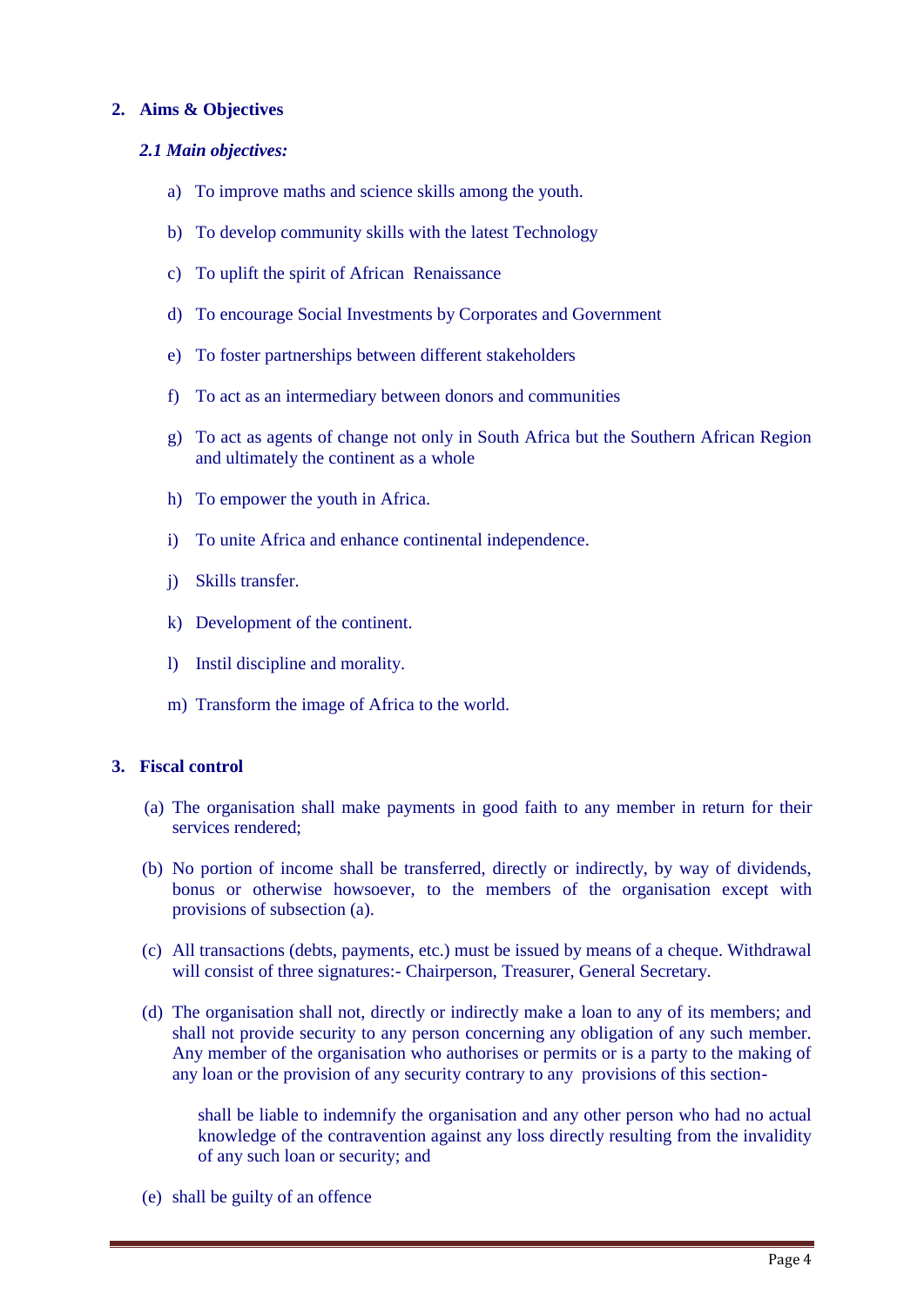#### **4. Legal Status**

- i. HBR shall operate under the non-profit organisations Act No.71, 1997 of Republic of South Africa.
- ii. The organisation shall be a juristic entity distinct from its members, which consequently enjoys perpetual succession.
- iii. HBR shall have the capacity and powers of a legal entity as far as these are appropriate and applicable to non-profit making organisations.
- iv. No shares shall be issued and there shall be no share capital.
- v. HBR shall comply with the requirements of this section in respect to its formation and registration.

#### **5. Vision**

To empower, unite, inspire, inform and educate the African youth through skills transfer that are aimed at developing the recipient to take responsibility for personal development, the development of the nation, and to enable them to participate in building the continent according to constitutional and ethical values.

#### **6. Mission Statement**

To engage in the liberation of total African youth.

#### **7. Powers of the organisation**

- (a) To purchase or acquire in any way stock in trade, plant, machinery, land, buildings, agencies and every other kind of movable and immovable property.
- (b) To manage, insure, sell, lease, mortgage, dispose of, give in exchange, work, develop, build on, improve, turn to account or in any way otherwise deal with its or all or any part of its property and assets.
- (c) To apply for, purchase or by any means acquire, protect, prolong and renew any patents, patent rights, licenses, concessions or other rights and to deal with and alienate them as provided in paragraph (b).
- (d) To appoint a consultant for the purposes of programmes management skills transfer across Africa.
- (e) To borrow money.
- (f) To invest money in any legal manner.
- (g) To open and operate banking accounts.
- (h) To make, draw, issue, execute, accept, endorse and discount promissory notes, bills of exchange and any other kind of negotiable or transferable instruments.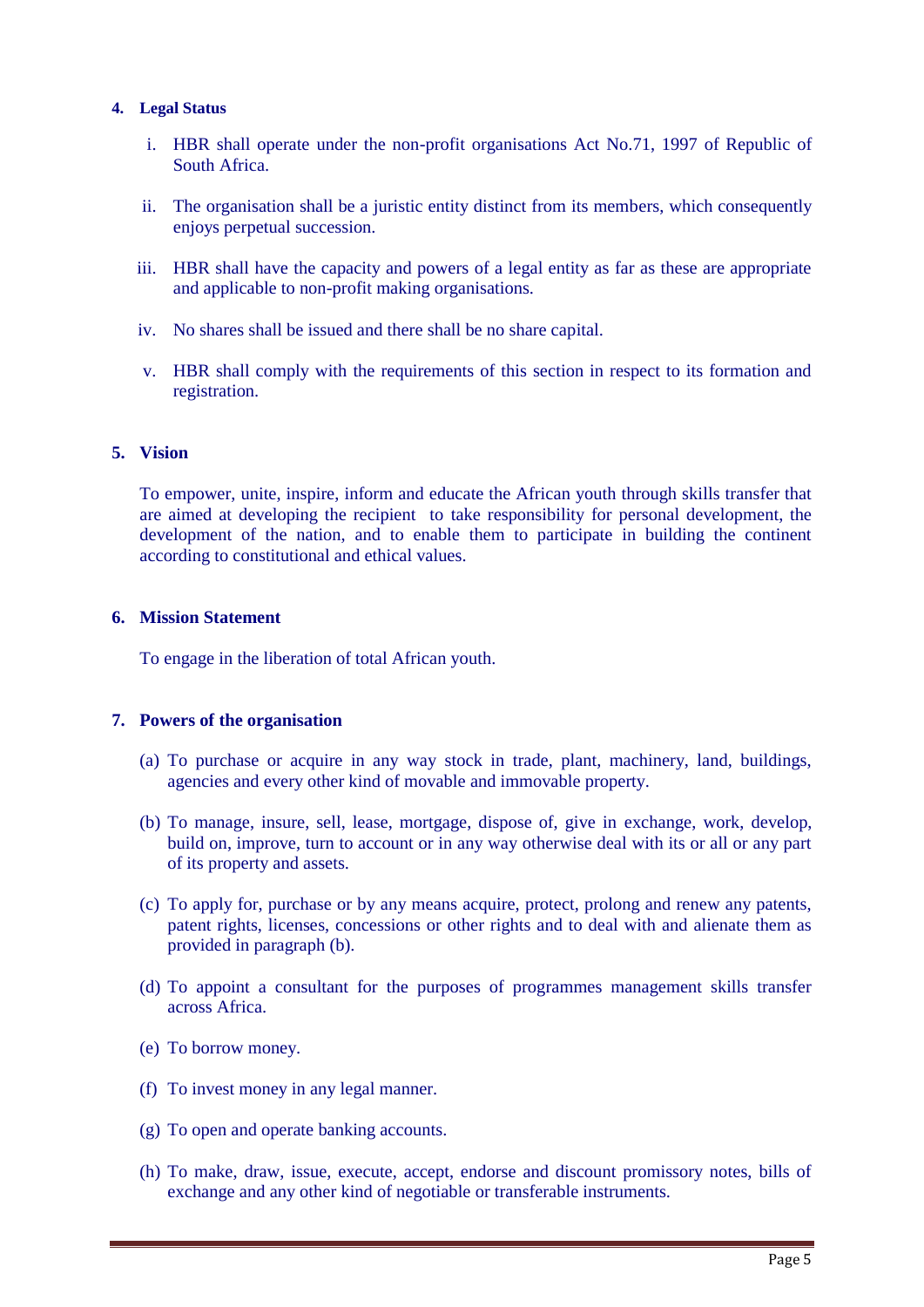- (i) To enter indemnities, guarantees and sureties and to secure payment there under in any way.
- (j) To affiliate with other non-profit making organisations.
- (k) To form and have an interest in any organisation or organisations for the purpose of acquiring the undertaking or all or any of its assets or liabilities of that organisation or for any other purpose which may seem, directly or indirectly, calculated to benefit HBR and to transfer to any such organisation or organisations the undertaking or all or any of the assets or liabilities of HBR
- (l) To amalgamate with other non-governmental organisations across Africa.
- (m)To take part in the management, supervision and to control of the activities or operations of any other organisation entered into partnership with.
- (n) To remunerate any person or persons, either in cash or in kind for services actually rendered.
- (o) To make donations.
- (p) To undertake and execute any trust.
- (q) To have a seal and to use such seal for any purpose across the continent.
- (r) To enter into contracts throughout Africa and the world and to execute any contracts, deeds and documents in any such country.
- (s) To act as principals, agents, contractors or trustees.

#### **8. Notice of Meetings**

a. Meetings called for the passing of a special resolution or for the discussion of any other issue shall be called by not less than seven days' notice in writing

The notice of meeting shall be inclusive of: -

- i. The date, time
- ii. The day
- iii. The place

shall be given in any manner as may be prescribed by members in a meeting, to such persons as are, under these articles, entitled to receive such notices from HBR

Provided that a meeting of HBR shall, notwithstanding the fact that it is called by a shorter notice than that specified in this article, it shall be deemed to have been duly called if it is so agreed by a majority in numbers of the members having a right to attend and to vote at the meeting.

b. The quorum in meetings will comprise 50% +1 presence.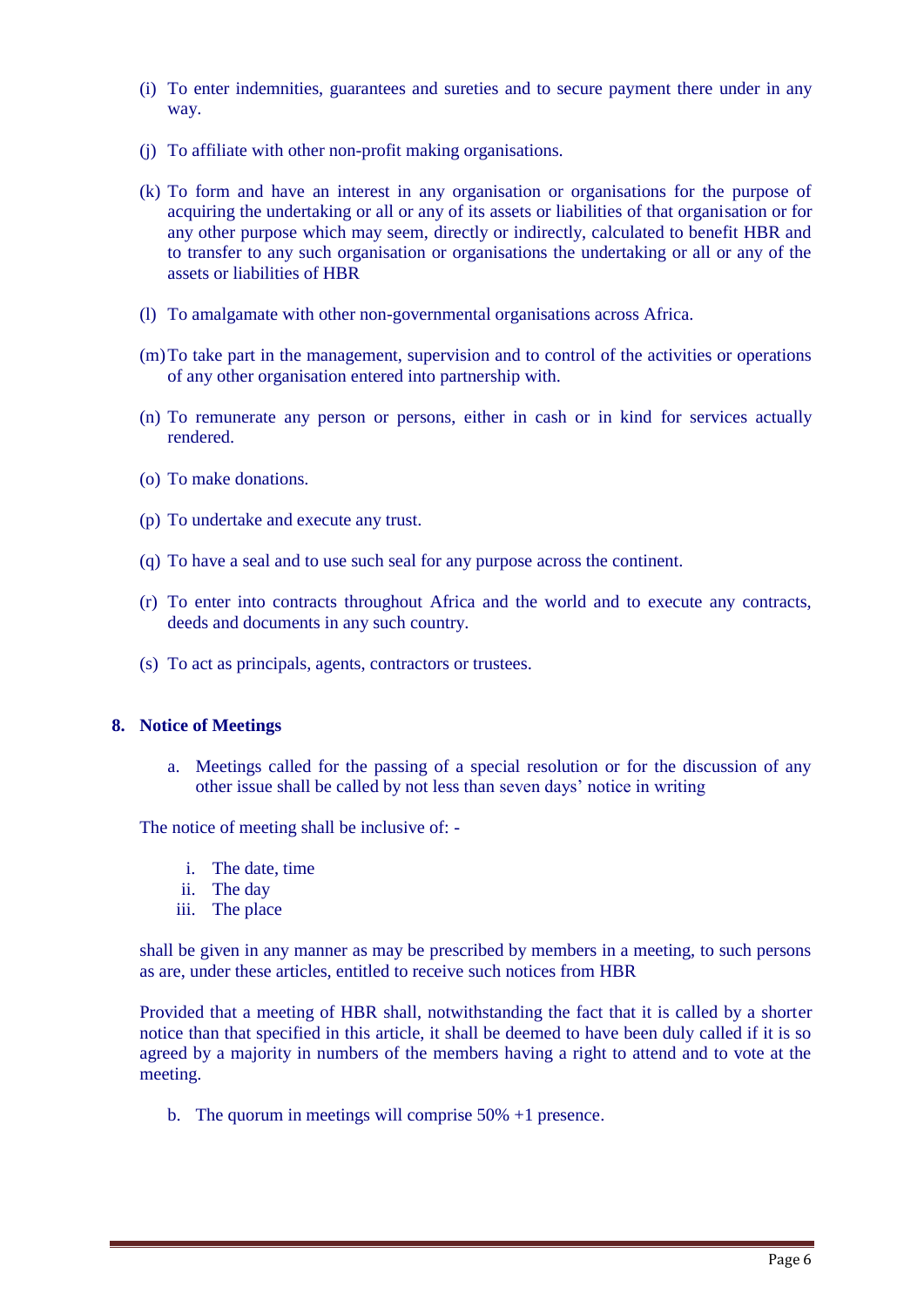#### **9. Proceedings at meetings and minute books:**

- (a) The members of HBR shall cause minutes in one of the official languages of the continent of all proceedings of meetings of members to be entered in one or more books to be kept for that purpose at the registered office of HBR or at the office where such minutes are made up. The secretary general will be responsible for the availability of minutes in all meetings. The proposed languages are English and French in that order.
- (b) Any resolution of the members of HBR in the form of a written resolution signed by the members shall be deemed to be a minute of that meeting and shall be entered into a book or books provided for in subsection (a) and be noted by the next meeting of the organisation.
- (c) For the purpose of this section loose leaves of paper shall not be deemed to constitute a minute book unless they are bound together permanently without means provided for the withdrawal or insertion of leaves, and the pages or leaves are consecutively numbered
- (d)
- (e) The minutes of any meeting of members of HBR purporting to be signed by the chairman of that meeting or by the chairman of the next succeeding meeting shall be evidence of the proceedings at that meeting.
- (f) If default is made in complying with any requirements of this section HBR and any of its members who knowingly is a party to the default, shall be guilty of an offence.
- (g) Where minutes have been kept in accordance with the provisions of this section, the meeting shall be deemed to have been duly held and convened and all proceedings shall be deemed to have been duly had, and all undertaken resolutions shall be deemed to be valid, until the contrary is proved.
- (h) Every member of HBR present at any meeting shall at the meeting sign his/her name under the date of the meeting in a book complying with the provisions of sub-section (f) to be kept for that purpose.
- (i) Such book shall be kept at the registered office of HBR and shall during business hours be open to inspection by any member without charge.
- (j) Any member who fails to comply with any provision of this section shall be guilty of an offence.
- (k) The annual conference shall deal with and dispose of all matters prescribed by this section including the consideration of the annual statements, the election of new members, the appointment of an accounting officer and changing of the constitution, and may deal with any other issue laid before it.
- (1) No issues shall be finalised at any meeting unless a quorum of  $50\% + 1$  of the members is present at the time when the meeting proceeds to discuss such issues.
- (m)If within half an hour after the time appointed for the meeting a quorum is not present, the meeting, if convened upon the requisition of members, shall be dissolved; in any other case it shall stand adjourned to a day not earlier than three days and not later than seven days after the date of the meeting and if at such an adjourned meeting a quorum is not present within half an hour after the time appointed for the meeting the members present in person or by proxy shall be a quorum.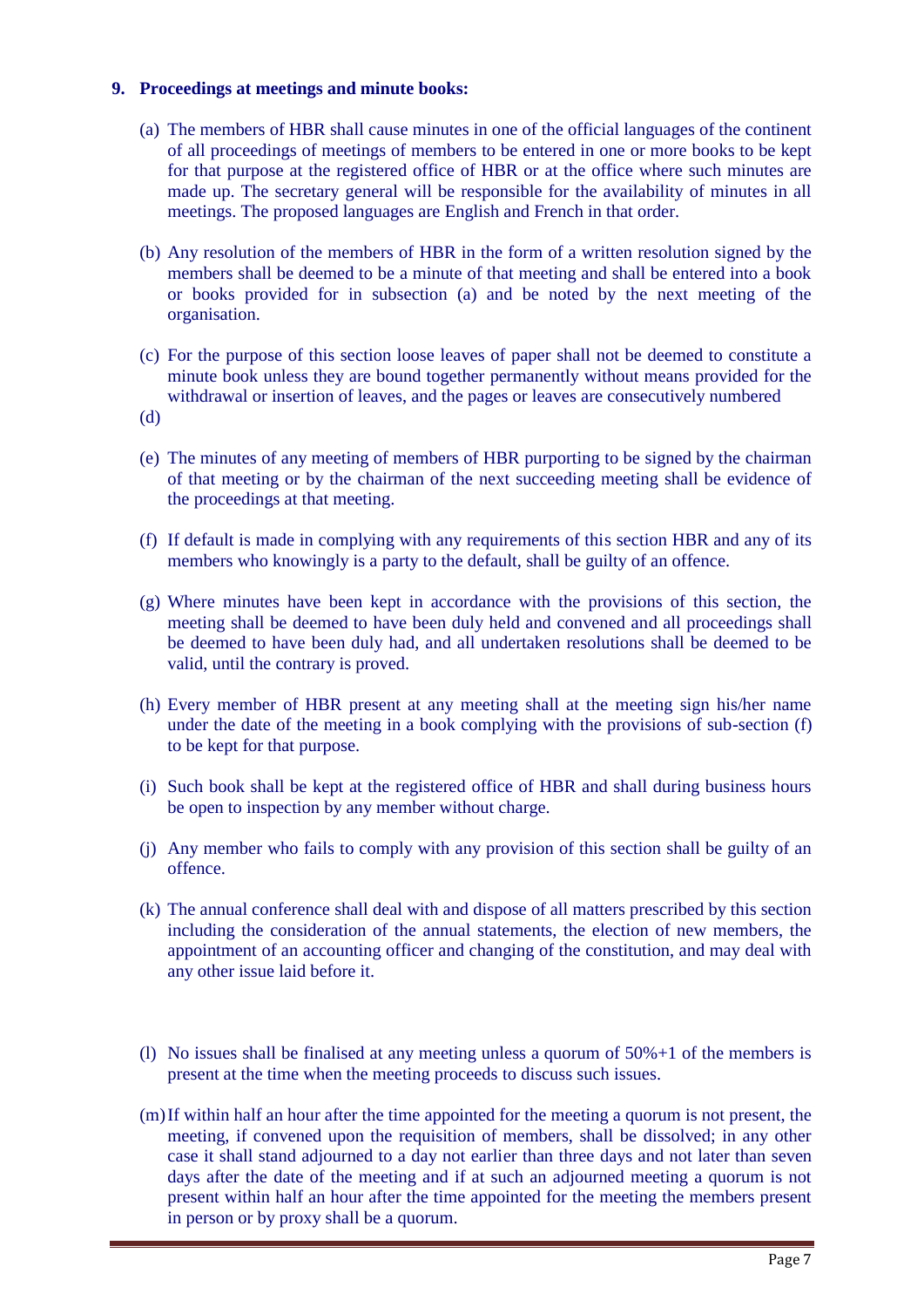(n) Members not present in any meeting shall be bound by the resolutions of that meeting if such resolutions were taken in accordance with section 9 (k) or (l) above.

#### **10. Procedure for changing the Constitution**

The constitution can be changed by a resolution. The resolution has to be agreed upon and passed by not less than  $50\% + 1$  of the members who are present at the annual conference or special general meeting. Members must vote at this conference/meeting to change the constitution.

50% + 1 of the members shall be present at the meeting (the quorum) before a decision to change the constitution is taken. Any annual general meeting may vote upon such a motion if the details of change are set-out in the notice as required by Section 9 (k).

A written notice must go out not less than (7) seven days before the proposed changes to the constitution. The notice must indicate the proposed changes to the constitution that will be discussed at the meeting.

No amendments may be made to the constitution which would have the effect of making the organisation cease to exist.

#### **11. Disciplinary measures**

The Vice

Chairman head and chair all disciplinary committee proceedings. When a member is found guilty by the disciplinary committee of any misconduct, as defined in these rules, one or more of the following disciplinary steps or measures may be taken:

- a) A member may be expelled.
- b) A member may be suspended.
- c) A member may be excluded from all premises of the organisation.
- d) A member may be excluded from all or certain activities, permanently, or for a certain period.
- e) A member may be discharged from any office or capacity in which they were appointed or serving.
- f) A member may be admonished and warned.

A fine may be imposed.

A written apology may be required to be made to any person or body. The costs of repairing any damage done to HBR premises or to any property of any person involved with HBR may be recovered from the guilty person.

Any other appropriate, logical and justifiable penalty may be given. The committee may suspend any sentence imposed by it for a period not exceeding 365 days upon such condition of good behaviour as it deems proper, and the condition that a similar offence is not committed during that period.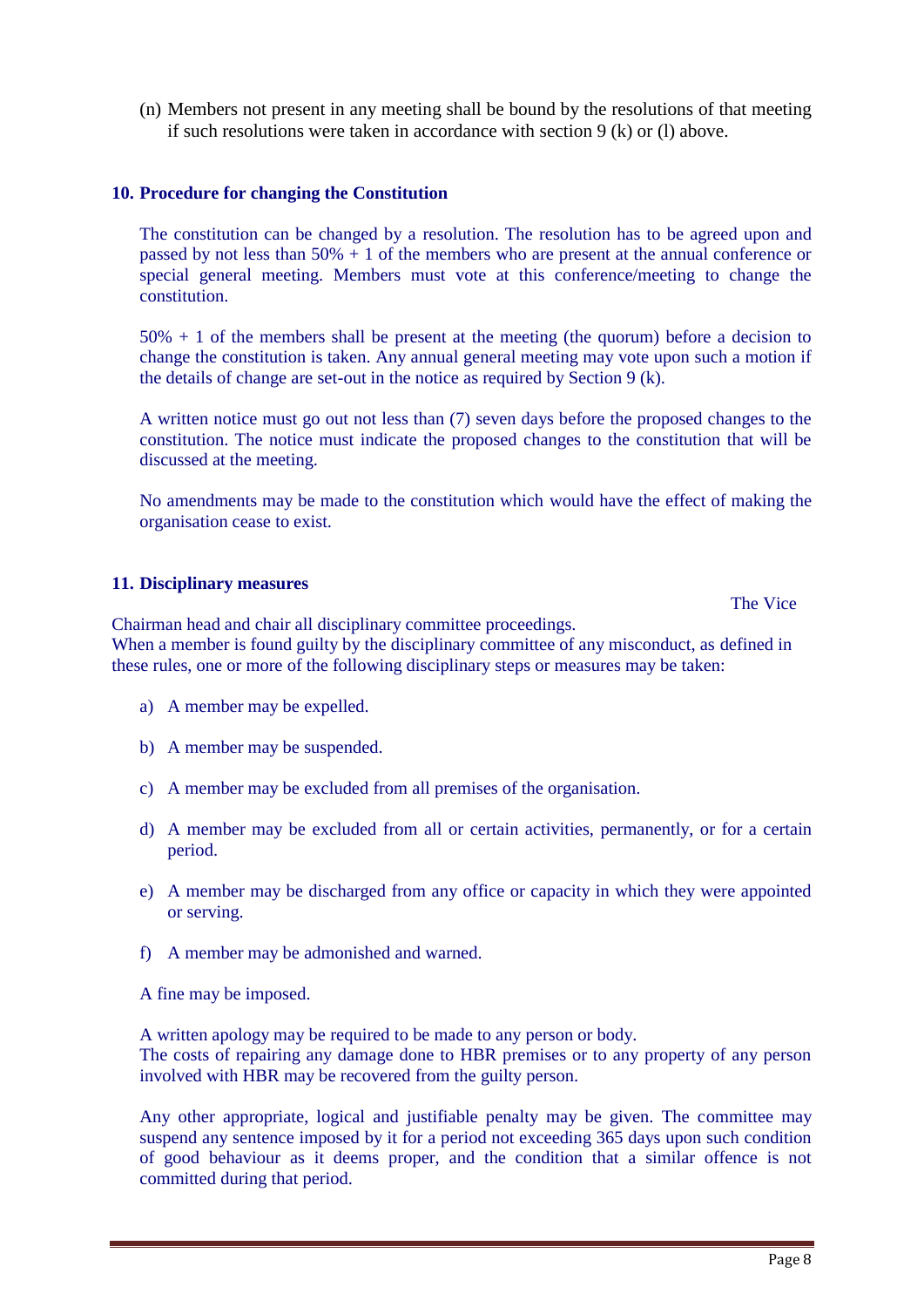Whether the sentence imposed on the member in terms of these rules consists of the payment of a fine, or of reparation of damage caused, or the performance of some other act, the disciplinary committee may exclude the member concerned until the payment is made or action performed.

**N.B.** The proceeds from any fine or payment for repair of damage caused, imposed in terms of these rules, shall be paid into the general funds of the organisation.

#### **12. Members' Rights**

*A member summoned to appear before a disciplinary committee shall have the following rights:*

- a) The right to be told (and receive in writing) the nature of the alleged offence.
- b) The right to call witnesses and to cross-examine witnesses.
- c) The right to inspect any document produced as evidence.
- d) The right to receive a copy of this policy when summons are served.
- e) The right to be disciplined timeously.
- f) The right to an interpreter to interpret proceedings in his/her language of preference.
- g) The right to representation by any fellow member.
- h) The right to prepare for and be given adequate notice of the disciplinary hearing –at least 72 hours
- i) The right to state a case in defence.
- j) The right to a ruling.
- k) The right to have any previous disciplinary record considered only after having been found guilty.
- l) The right to present mitigating circumstances before a penalty is decided upon.
- m) The right to appeal.

#### **13. Financial Year**

1<sup>st</sup> August- 31<sup>st</sup> July of every year.

#### **14. Membership**

a) Membership shall be open to all interested parties and individuals who share the spirit of African development, either by invitation or by application in writing.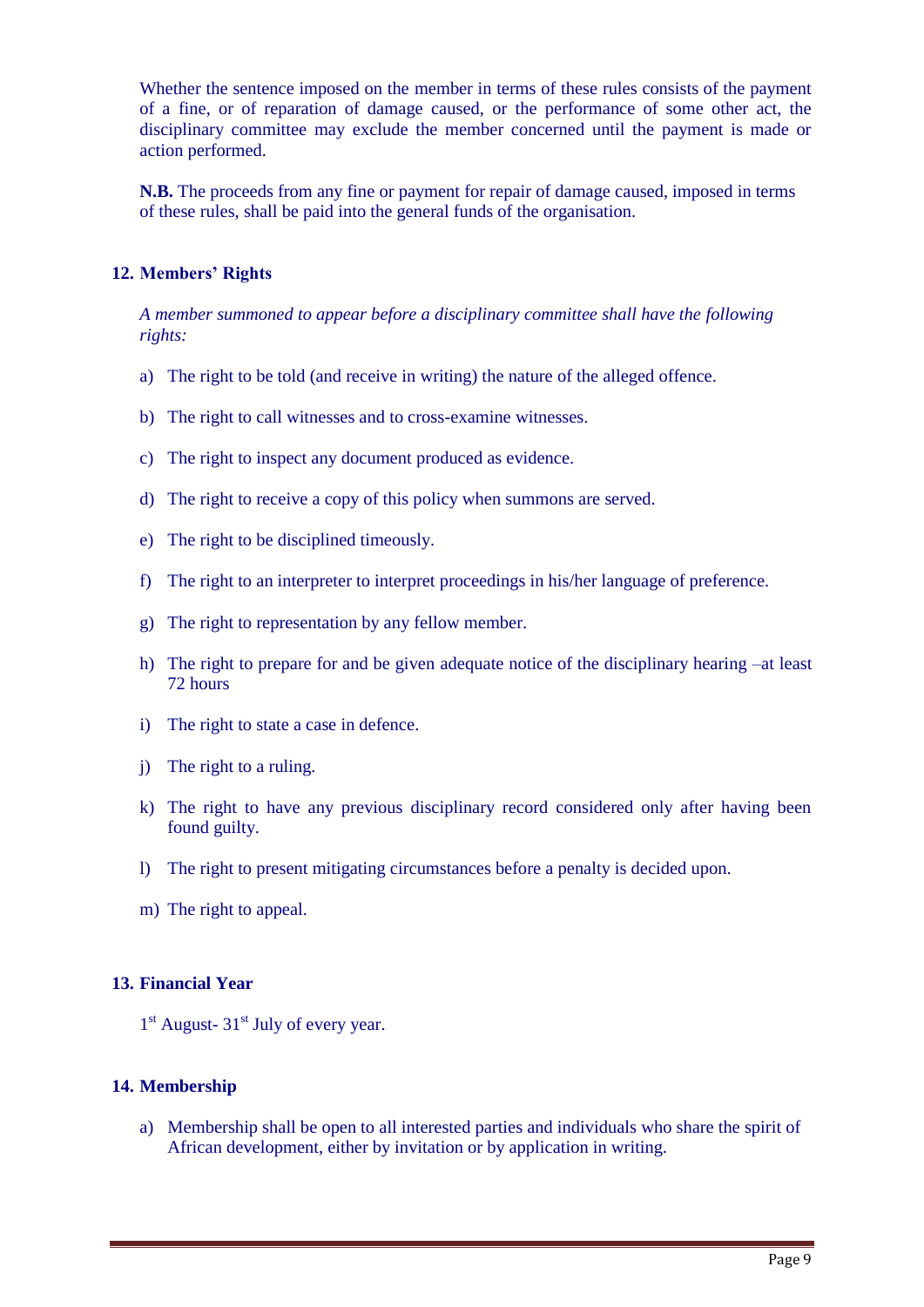- b) Membership certificates shall be issued as confirmation of registration and membership figures shall be confirmed annually by the Secretary General at the conference or upon request by the members.
- c) A member shall have the right of access at all times to the accounting records and all books and documents of HBR ;

be entitled to require from the members such information and explanations as he/she thinks necessary for the performance of his/her duties as a member;

be entitled to attend any meeting of HBR and to receive all notices of and other communications relating to any meeting which any member and executive committee member of is entitled to receive and to be heard at any meeting which he attends or any part of the business of the meeting which concerns him as a member.

c. The treasurer shall present full financial statements and reports at the annual conference or upon request by HBR or per clause13 © above.

#### **15. Termination of membership**

*A member of the organisation shall have his/her membership terminated if any of the following conditions apply to him/her:*

- a) A member who due to ill health or incapacity beyond his/her control had not been able to attend to his/her duties in the organisation for a total of 90 (ninety days) in any one calendar year.
- b) A member who as a result of abuse of alcohol or any other substance impairing his/her normal faculties has repeatedly and regularly been unable to give his/her normal attention to organisational duties.
- c) A member who is in persistent breach of the provisions of his/her agreement/contract with the organisation.
- d) A member found guilty of transgressing the common law. Examples hereof include theft, fraud, assault, rape, etc.
- e) A member found guilty of damage to HBR property by a wilful or negligent act.
- f) A member found guilty conducting himself/herself in a way, which is or could be prejudicial to the good name of the organisation. The maintenance of order and discipline of HBR or the proper performance of the organisation.
- g) A member found guilty of refusing to submit to the authority or any legitimate decision of the organisation.
- h) A member found guilty of failing to discourage a fellow member from committing an offence, or neglecting to discourage a fellow member from misconduct, when such discouragement could reasonably be expected of him/her.
- i) A member found guilty of conducting himself/herself in an unbecoming, improper or disgraceful way on the organisation's property or elsewhere.
- j) A member found guilty of bringing HBR or any part of it, or a member of its staff into contempt or disrepute.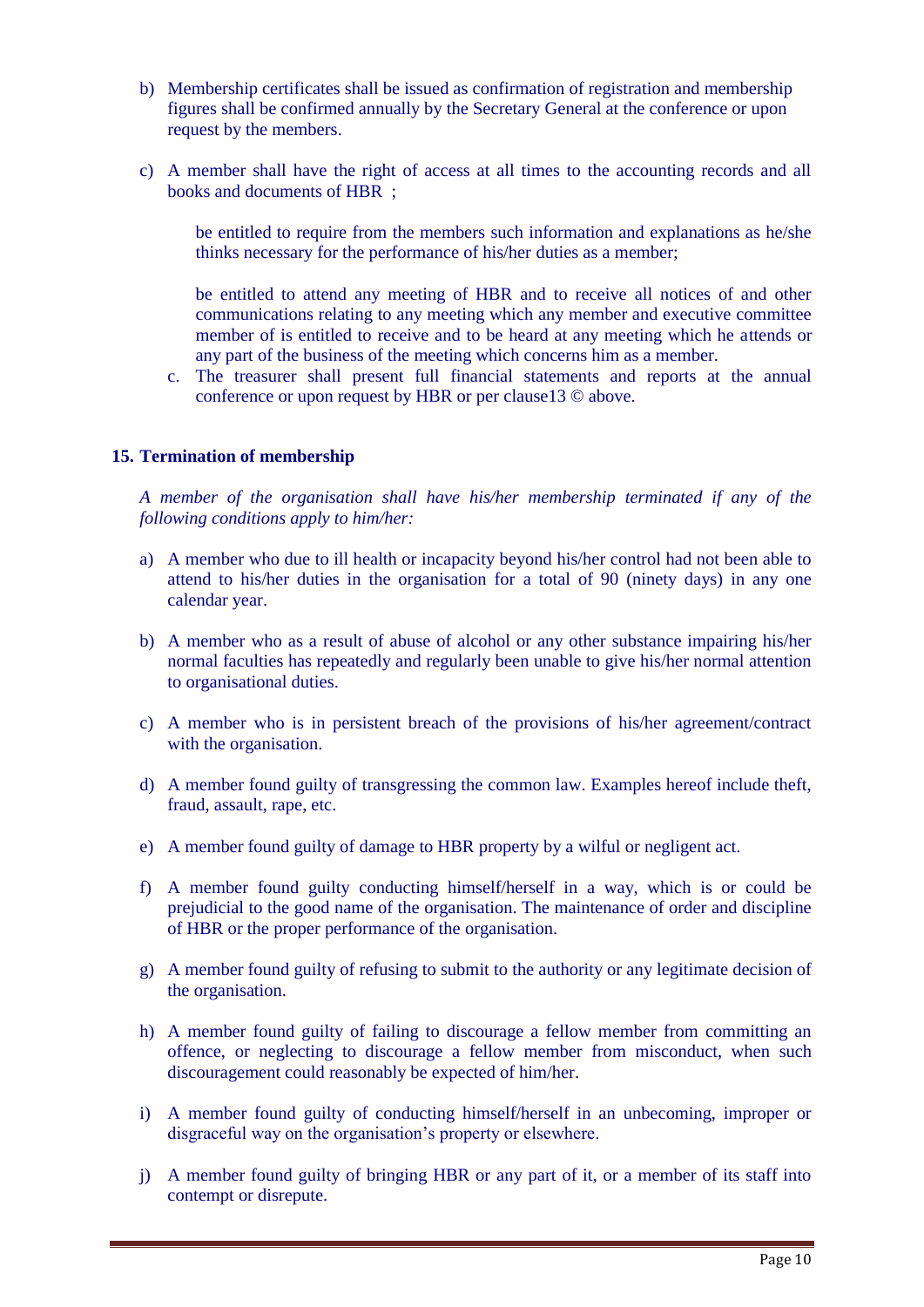- k) A member found guilty of interfering with the governance or and proper administration of the organisation.
- l) A member found guilty of using violence against or threatening any person on any premises of HBR or premises controlled by HBR or during participation in any of the organisation's activities.
- m) A member found guilty of failing to attend an investigation in the capacity of a witness, or purposefully submitting false evidence during or in connection with such an investigation.
- n) A member found guilty of intimidating a person who is a witness or potential witness during an investigation or disciplinary hearing.
- o) A member found guilty of participating in an unauthorised action that could disrupt the activities or administrative work of the organisation.
- p) A member found guilty of taking part in an action, which prevented any official or member of the organisation from fulfilling his/her duty.
- q) A member found guilty of deliberately damaging, defacing or removing any property of the organisation.
- r) A member found guilty of taking into possession of or making use of or being present on any property of which HBR is the rightful owner or tenant, after having been requested by the administration to refrain from such an act.
- s) A member found guilty of possessing stolen property on HBR premises.
- t) A member found guilty of passing a worthless cheque or money order in the name of the organisation.
- u) A member found guilty of using language, missives, or behaviour that incites emotions, is insulting in nature or may give offence to others.
- v) A member found guilty of concealing, destroying, mutilating, falsifying, or making any false entry in or, with intent to defraud or deceive, making any erasure in any book (including any minute book), register, document, financial record or financial statement of HBR
- w) A member found guilty of circulating, publishing, concurring in making, circulating or publishing any certificate, written statement, report or financial statement in relation to any property or affairs of HBR which is false in any material.

*NB: All rules pertaining to members shall apply to, and the term 'member' in such rules shall include, any person who was a member at the time his/her alleged misconduct, and any person who became a member after having allegedly committed a breach of discipline or good order, and the person who has consented in writing to the rules and regulation of HBR Failure on the part of a member concerned to attend or remain present during the proceedings of any disciplinary investigation shall not stop such proceedings, and the hearing may be held in the members absence.*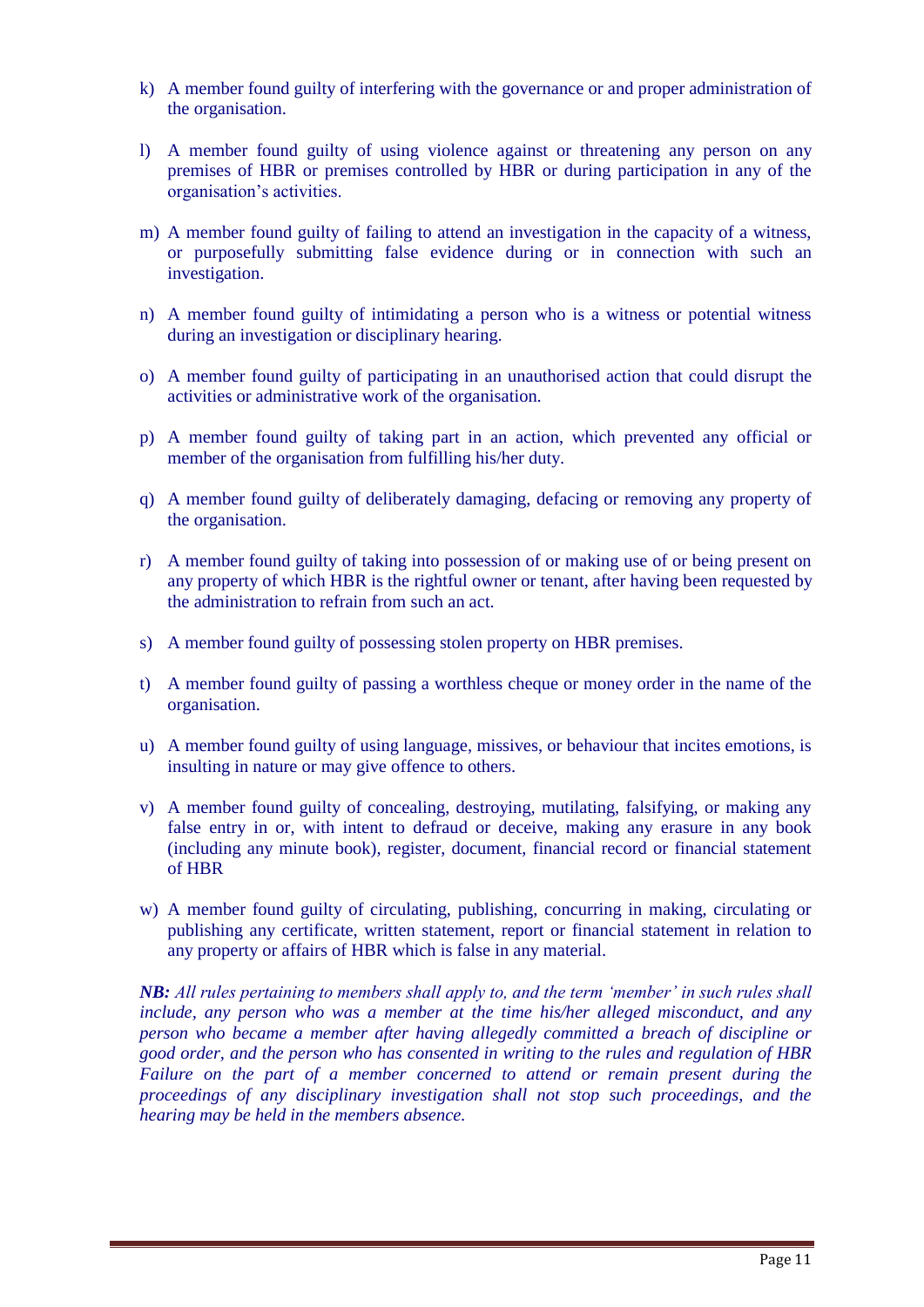#### **16. Rotation of members**

The organisation in meetings may from time to time determine the number of executive committee members, their terms of office and the manner of their retirement. An annual meeting or other meeting of the organisation may fill any vacancy and a retiring executive committee member shall be eligible for re-election.

If at any meeting at which an election of executive committee members ought to take place the vacancies of the retiring executive committee members are not filled, unless it is expressly resolved not to fill such vacancies, the meeting shall stand adjourned to a day not earlier than seven days and not later than twenty-one days after the date of the meeting and if at such an adjourned meeting a quorum is not present within half an hour after the time appointed for the meeting, the members present in person or proxy shall be a quorum. If at such an adjourned meeting the vacancies are not filled, the retiring members or such of them as have not had their offices filled shall be deemed to have been re-elected at such adjourned meeting unless a resolution for the re-election of any such office bearer shall have been put to the meeting and opposed.

#### **17. Executive Committee appointments**

- (a) The members of HBR may from time to time appoint one or more of their body to the executive committee. The appointment of such members will be for such term and at such remuneration/allowance as they may think fit and may revoke such appointment subject to the terms of any agreement entered into in any particular case. An office bearer so appointed shall, while holding such office, be subjected to retirement by rotation.
- (b) The members may from time to time entrust upon a fellow member, for the time being, such of the powers and authorities invested in them as they may think fit, and may confer such powers and authorities for such time and to be exercised for such objects and purposes and upon such terms and conditions and with such restrictions as they may think suitable. The members may from time to time revoke or vary all or any of such powers and authorities.
- (c) Each member shall have the power to nominate any person who is a member of the organisation in his/her place during the absence or inability to act as such an office bearer, provided that the appointment of an alternate office bearer shall be approved by the committee, and on such appointment being made, the alternate office bearer shall in all respects, be subject to the terms, requirements, and conditions existing with reference to the other members.
- (d) The alternate members, whilst acting in the stead of the other members who then, shall exercise and discharge all the powers, duties and functions of the members they represent.
- (e) The appointment of an alternate office bearer shall be revoked, and the alternate office bearer shall cease to hold office, whenever the office bearer who appointed him/her ceases to be an office bearer or gives notice to the executive committee that the alternate office bearer representing him/her has ceased to do so.

#### **18. Disclosure of interest in contracts-**

a) Any member who is in any way, whether directly or indirectly, is materially interested in a contract or proposed contract referred to in subsection (b), which has been or is to be entered into by HBR or who so becomes interested in any such contract after it has been entered into, shall declare his/her interest and full particulars thereof as provided in this section.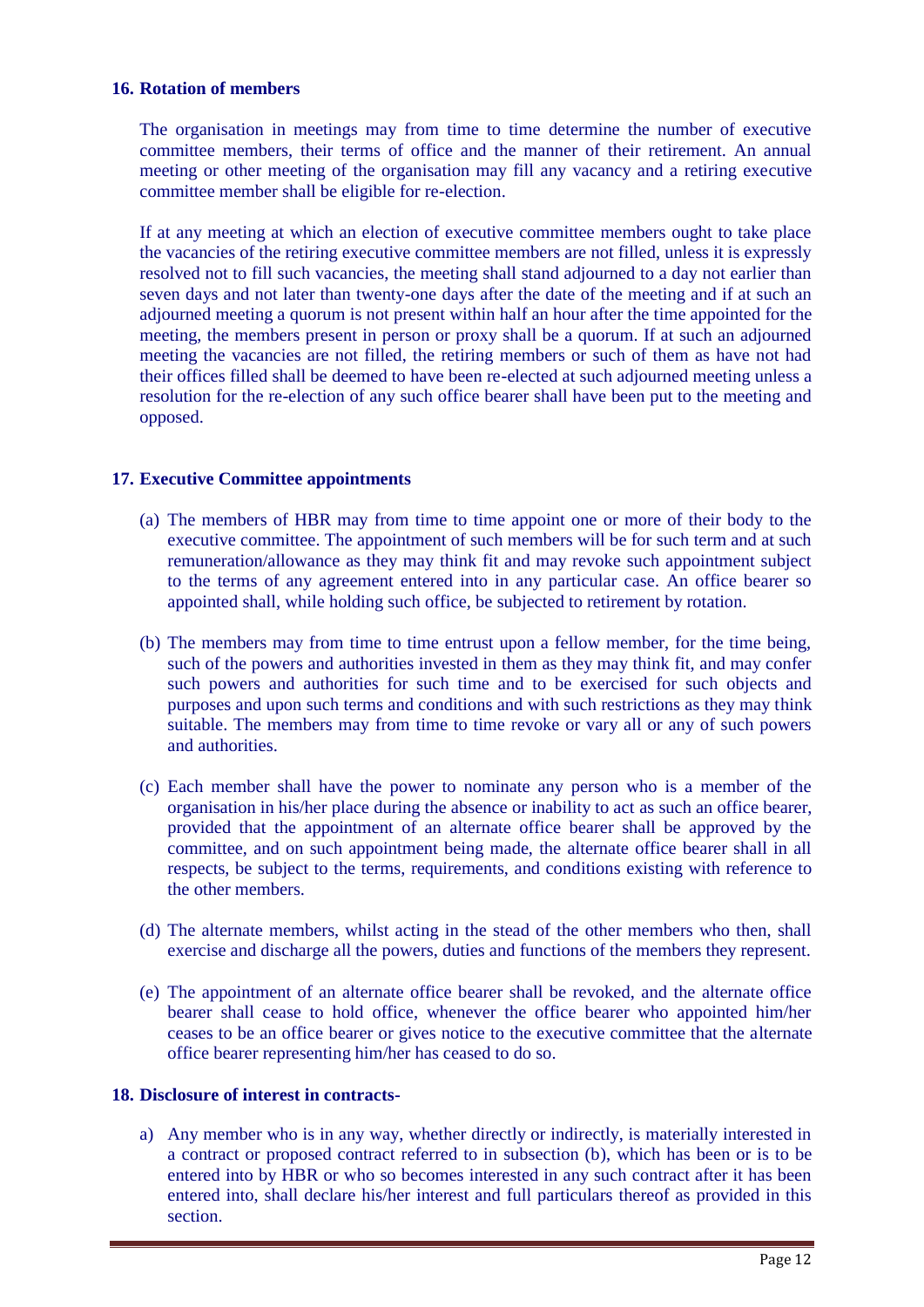the provision of subsection 16(a) shall apply to any contract or proposed contract which is of significance in relation to the activities of HBR and which is entered into or to be entered into;

in pursuance of a resolution taken or to be taken at a meeting of the organisation; or

by a member of HBR who either alone or together with other members and executive committee members has been authorised by the executive committee to enter into such a contract or any contract of similar nature.

b) For the purpose of subsection 16(a) a general notice in writing shall be given to the executive committee to the effect that he/she is a member of a specified company or firm and is to regarded as interested in any contract which may after the date of the notice and before the date of its expiry be made with that company or firm, shall be deemed to be a sufficient declaration of interest in relation to any contract or proposed contract so made or to be made, if-

> the nature and extent of the interest of the said member in such a company or firm is indicated in the said notice; and

> at the time the question of confirming or entering into the contract in question is first considered or at the time such a member becomes interested in a contract after it has been entered into, the extent of his/her interest in such a company or firm is not greater than is stated in the notice.

> a general notice may from time to time be amended and shall not be effective beyond the end of the financial year of the organisation but may from time to time be renewed.

> any member, who fails to comply with any provision of this section, shall be guilty of an offence.

#### **19. Manner and time for declaration of interest in contracts-**

no declaration of interest by a member shall be of any effect unless it is made at or before the meeting of members at which the question of confirming or entering into the contracts is first taken into consideration and, if in writing, is read out to the meeting or each present member states in writing that he/she has read such declaration.

if for any reason it is not possible for a member to make any such declaration at or before a particular meeting, he/she may make it at the first meeting of the members held thereafter at which it is possible for him/her to do so and shall in that event state the reason why it was not possible to make it at the previous meeting.

#### **20. Governing structure**

An executive committee with the necessary powers and duties to execute its duties shall in perpetual succession govern HBR The executive committee may pay all expenses incurred in promoting and running the affairs of the organisation and may exercise all powers as invested in them by the constitution.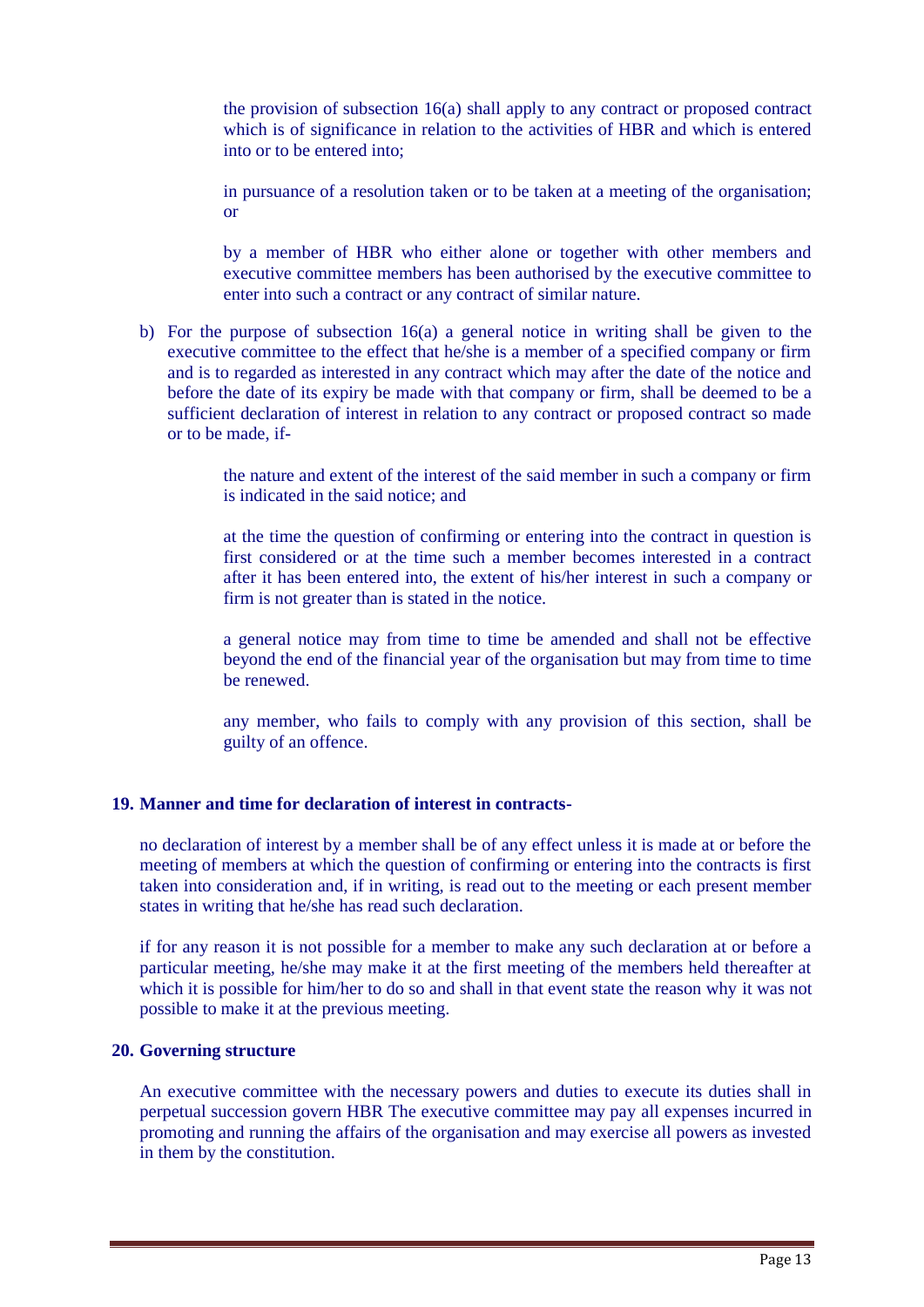Procedure for appointment of the executive committee: -

At a meeting of the organisation a motion for the appointment of two or more persons as members by a single resolution shall not be moved, unless a resolution that it shall be so moved has first been agreed to by the meeting with a vote being given it.

Subject to the provision of subsection (d), a resolution moved in contravention of that subsection should be void, whether or not its being moved was objected to at the time.

For the purpose of this section, a motion for approving a person's appointment or for nominating a person for appointment shall be treated as a motion for his appointment.

#### **21. Removal of members and procedures in regard thereto-**

- (a) HBR shall notwithstanding anything in its constitution or in any agreement between it and any of its office bearer shall by a resolution remove an office bearer before the expiration of his/her period of office.
- (b) Special notice shall be lodged with the executive committee as well as the affected office bearer of any resolution to remove the particular individual under this section or to appoint any person in the stead of an office bearer so removed at the meeting at which he/she is removed, and, on receipt of notice of such a proposed resolution, HBR shall forthwith deliver a copy thereof to the office bearer concerned.

#### **22. Organisational disqualification rules**

- (a) No one shall be qualified from being elected to the position of an office bearer or from holding office if any of the following applies to that particular individual:
- **(b)** Any member removed from office of trust on account of **misconduct.**
- (c) Any member who at any time has been convicted (whether in Africa or elsewhere) of theft, fraud, forgery or uttering a forged document.
- (d) Perjury, or any offence involving dishonesty or in connection with the promotion, formation or management of a company, and has been sentenced therefore to the imprisonment without the option of a fine exceeding one thousand rand.
- (e) any person who has otherwise been guilty whilst holding office in any organisation or company of fraud in relation to that organisation or of any breach of his duty to that particular organisation/company.

#### **23. Register of members: -**

HBR shall keep in one of the official languages of Africa, a Register of members with particulars entered in the following manner:

In respect of every member:

(a) his/her full forenames and surname and any former forenames and surname, an identity number or, if he/she has no such number, his/her date of birth, his/her nationality if not South African, his/her portfolio, his/her residential and postal addresses and the date of his/her appointment.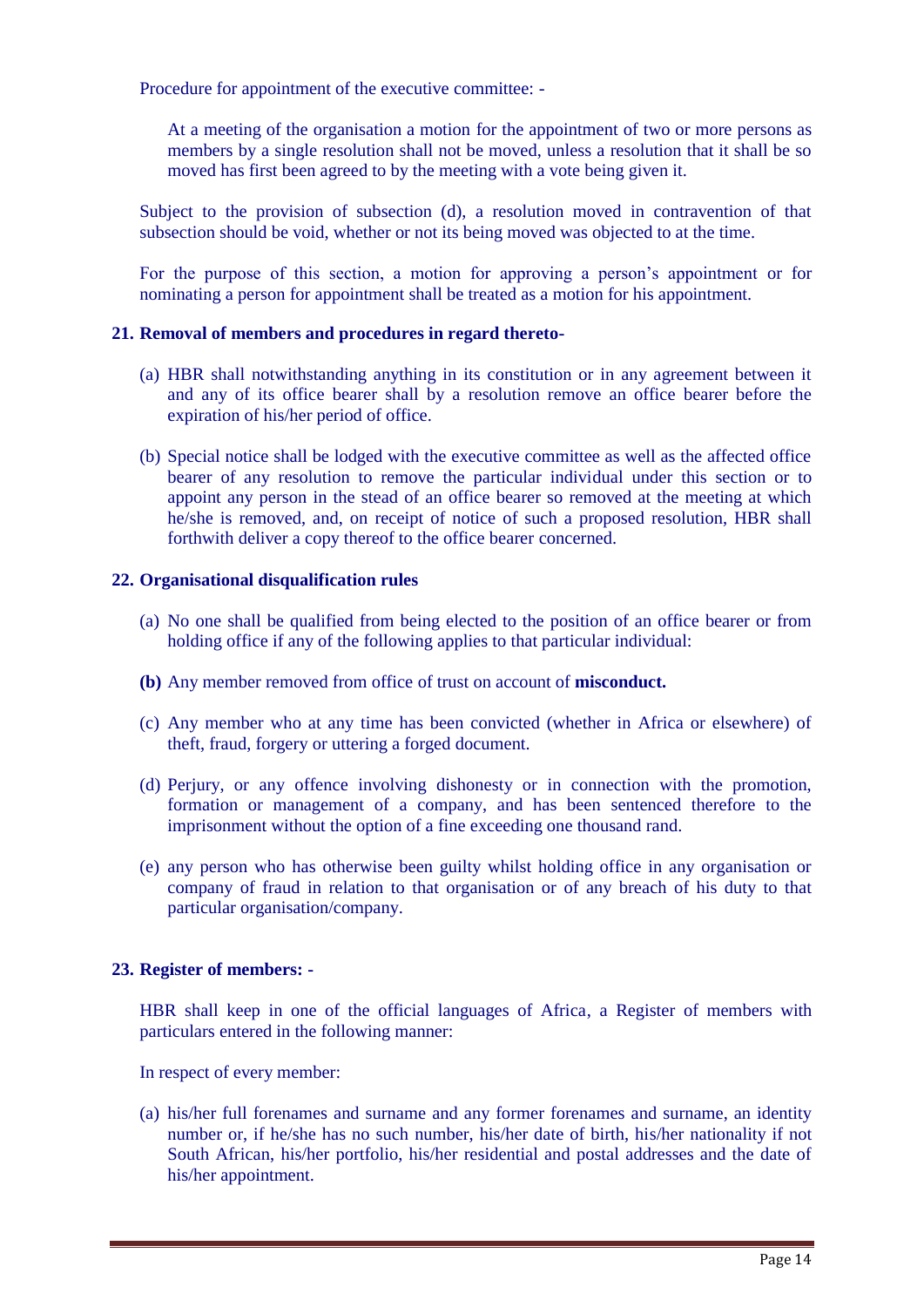- (b) any changes occurring from time to time in the particulars referred to in (a) and the date and nature of such changes shall be entered accordingly in the said register.
- (c) there shall in addition be entered in the said register the name and date of appointment of the accounting officer and the date and particulars of any change of such name and date of appointment.

#### **24. Duties of the Management**

#### **A. The Chairman**

The duties of the *Chairman* shall be the following: -

- a) Chair meetings convened by the Executive committee.
- b) Supervise members of the Executive Committee.
- c) Convene meetings through the Secretary General.
- d) Provide direction and control mechanisms to the organisation in a manner that would fulfil the objectives set out in the constitution.
- e) Act as a nodding point for the implementation of organisational policy.
- f) Manage strategic management, planning and control processes
- g) Evaluate all inputs/ influences, which could affect the overall policy of the organisation.
- h) Ensure that working programs, resources and infrastructures are arranged in order to ensure productivity.
- i) Report regularly to the Central Committee (various task groups)
- j) Present a report and the State of HBR at the Annual Conference

#### **B. The Secretary**

#### **Duties of the SG.**

- a) Notify members of the HBR Executive and Central Council Committee meetings to be held.
- b) Distribute the agenda of the Particular meetings
- c) Keep all the records of the HBR
- d) Liaise with other organisations and institutions across Africa.
- e) Prepare reports on the work of HBR
- f) Report regularly about progress to the executive and central committee.
- g) Present a report on the growth of the organisation at Annual conference.

#### **C. Treasurer General**

#### **Duties of the Treasurer General**

- a) Be the chairperson of the Fund raising Task Group
- b) Be responsible for the finances of HBR
- c) Together with the Chairperson and the SG, operate the organisation's bank account.
- d) Keep books of accounts and other bookkeeping records necessary to clearly reflect the financial position of the organisation.
- e) Present audited financial statements or managerial accounts to the central committee as and when requested.
- f) Execute the organisation's plans for fund raising.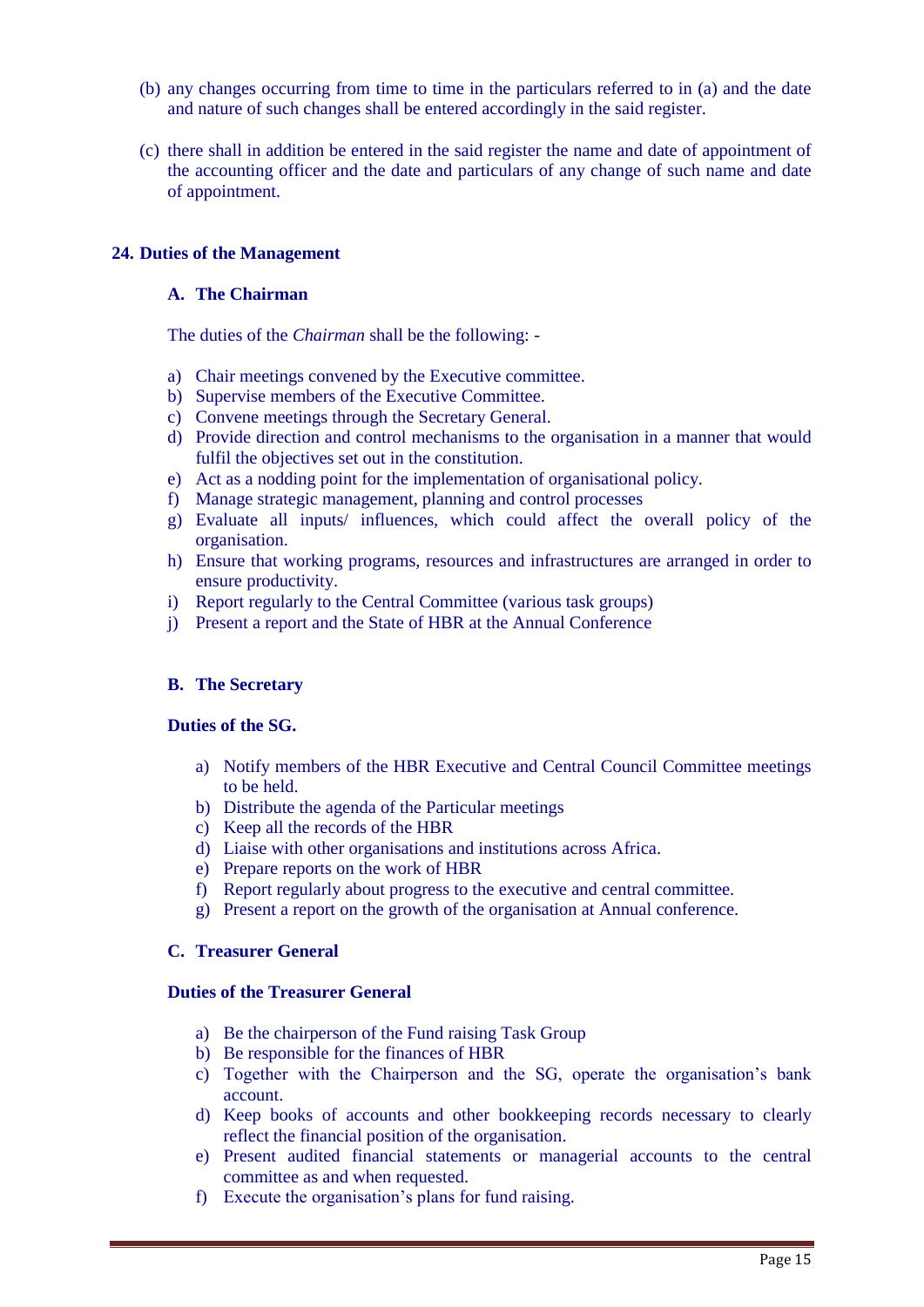#### **D. The Project Co-ordinator**

#### **The duties of the** *Project Co-ordinator*

- *a)* act as *chief of policy & planning.*
- b) establish and build the capacity of the *policy & planning division* to function to its best and to produce the required results.
- c) create a positive culture, which leads to constructive work relations
- d) design, develop and revise training programs & workshops and to monitor their progress.
- e) ensure that all programs are reviewed and updated annually.
- f) Keep an updated skills database from the continent.
- g) Allocate personnel and promote a positive culture of the true skills transfer and development across the continent.

#### **E. Committee members & Task Group Heads**

The Committee members  $& T \cdot G$  heads shall:

- a) Assist the chairperson and S.G. in carrying out their duties.
- b) Supervise various task groups allocated to them by the chairperson.

#### **F. Finance Secretary**

#### **G.Operations Co-ordinator**

The duties of the *Operations Co-ordinator* shall be to:

devise the implementation methods of all multimedia projects i.e. print, audio, visual etc.

to select and manage contractors/volunteers/participants and to oversee the timely delivery of projects.

- a) compile information on training aids and methods as well as to maintain an inventory of educational related training providers and recipients.
- b) to identify the needs of the community and advise the executive committee on all programs to be implemented.
- c) execute any other role that may be entrusted to him/her.

## **H.B.R Project Researcher**

The duties of the P*roject Researcher* shall be to:

- a) formulate and interpret organisational policy on skill development on preparation; selection and recruitment of possible participants/volunteers from the community.
- b) analyse, interpret and research population trends at grassroots level for HBR to enhance targeted service delivery.
- c) facilitate country by country training committee activities.
- d) liase with other skills development related and educational training providers in each country to improve and implement training courses and workshops.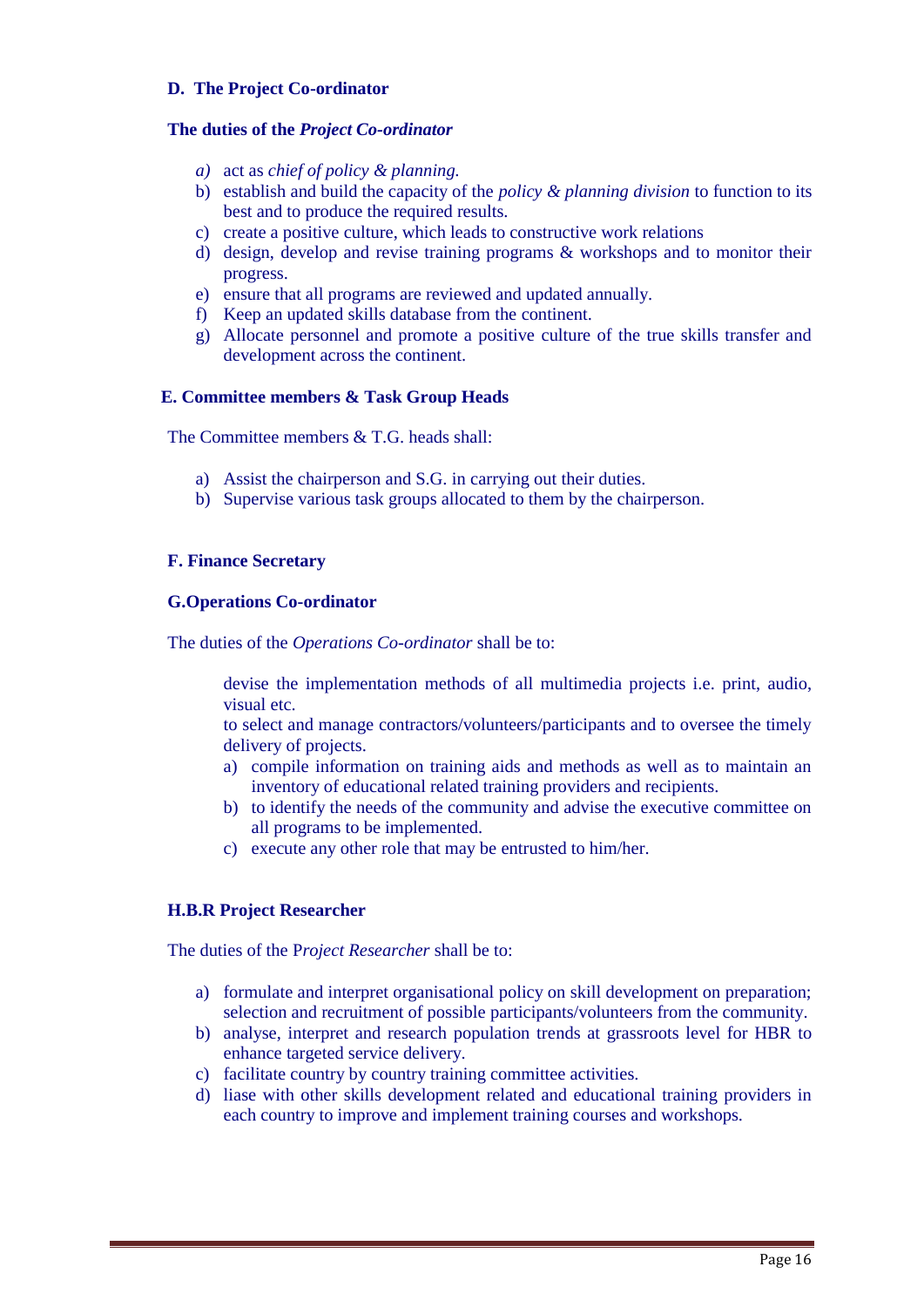#### **I. Administrator**

The duties of the *Administrator* shall be the following:

- a) to develop, implement and review administrative policies.
- b) implement strategic resources management.
- c) develop challenging and realistic admin goals for HBR
- d) obtain and maintain a full understanding of economic development in furthering HBR 's objectives.
- e) ensure short and long term viability of HBR activities
- f) ensure formulation and implementation of all funding and stakeholder relations and strategies.
- g) liase with *the policy and planning division* in policy formulations.

#### **J. Public Relations Officer**

The *Public relations officer* shall:

- a) liase and arrange meetings with the sponsors, media, social partners, business and community organisations on behalf of HBR
- b) collect any information, visual and literary that could benefit HBR and its programs
- c) arrange/ organise press conferences, information sessions and interviews with the media and donor companies as well as issue press statements.
- d) inform the organisation about possible projects sponsors
- e) inform other organisations across the continent and individuals about HBR

#### **K. Committees Task Groups**

- 1) Central Task Group (Main Committee)
- 2) Continental Task Group
- 3) Fundraising Task Group
- 4) Strategic Planning & Policy Formulation Group
- 5) Political Development & Current Affairs
- 6) Disciplinary Task group
- 7) Recruitment Task group
- 8) New Projects Task Group
- 9) Research & Development Task Group
- 10) Database & Support Task Group
- 11) Publication Task group
- 12) HIV / AIDS Task Group
- 13) Constitutional Task Group.

#### **(a) Legal Officer**

The post of *Legal Officer* shall entail the following:

- a) serving as in-house legal adviser to HBR
- b) rendering formal legal opinions.
- c) drafting, editing, amending legal framework applicable to HBR
- d) formulating and editing legal documents.
- e) liaising with State Law Advisers country by country on the interpretation of legal documents.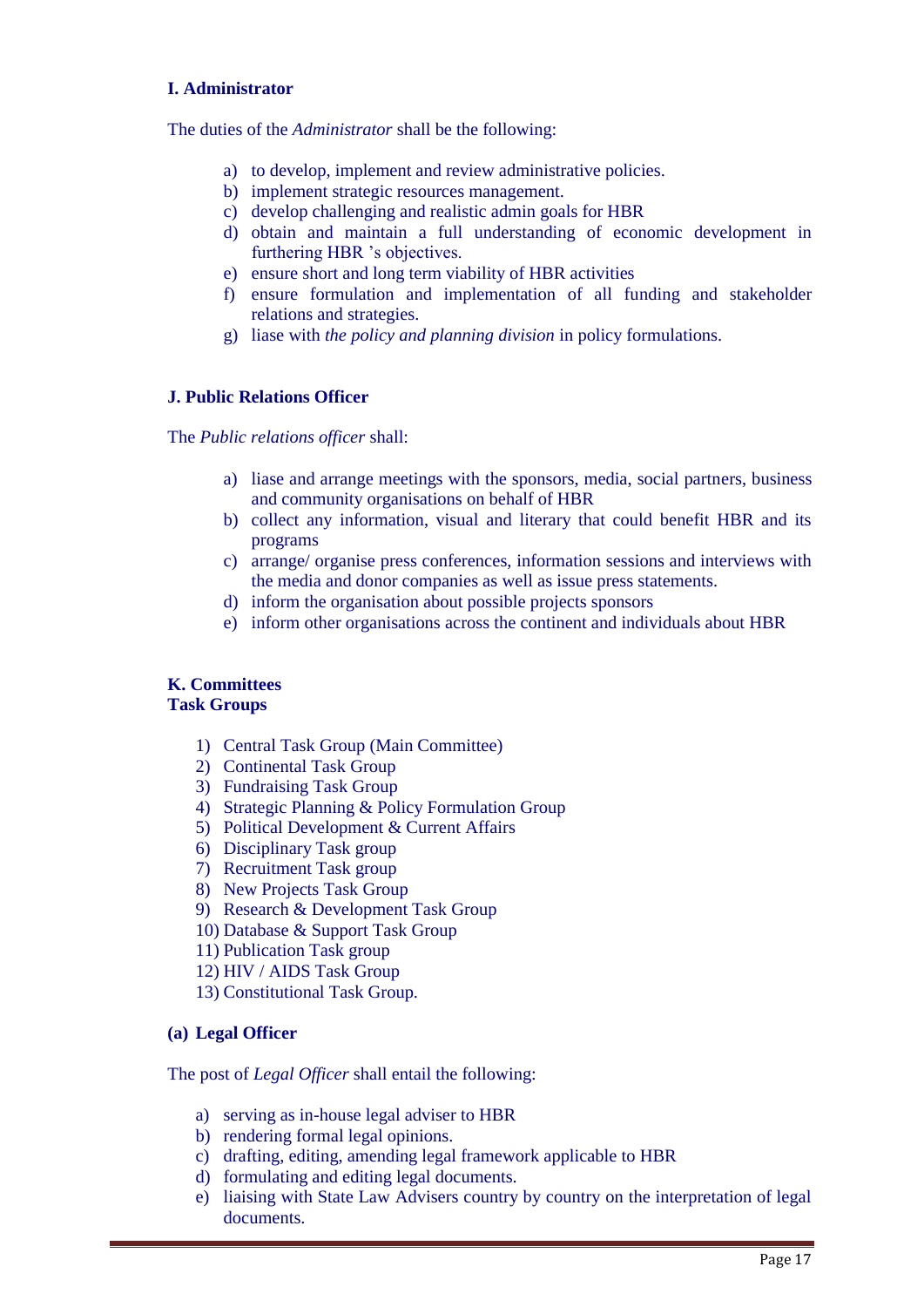f) ensuring a balanced and holistic approach/efforts in managing HBR activities

#### **25. Indemnify, offences and relief of members and accounting officer:**

Subject to the provisions of subsection 16(b), any provision, whether contained in the articles of HBR or in any contract with the organisation and whether expressed or implied, which purports to exempt any member or accounting officer from any liability which by law would otherwise attach to him/her in respect of any negligence, default, breach of duty or breach of trust of which he/she may be guilty in relation to HBR or to indemnify him/her against any such liability, shall be void.

The provision of subsection 16(a) shall not be construed as prohibiting HBR from indemnifying any member or accounting officer of HBR in respect of any liability incurred by him/her in defending any proceedings, whether civil or criminal, if judgement is given in his/her favour or in which he/she is acquitted or in respect of any such proceedings which are abandoned or in connection with any application under subsection  $16(c)$  in which relief is granted to him/her by the Court.

If in any proceedings for negligence, default, breach of duty or breach of trust against any member or accounting officer it appears to the disciplinary committee or the Court that the person concerned is or may be liable in respect of the negligence, default, breach of duty or breach of trust, but that he/she has acted honestly reasonably, and that, having regard to all the circumstances of the case, including those connected with his appointment, he/she ought fairly to be excused for the negligence, default, breach of duty or breach of trust, HBR may relieve him/her, either wholly or partly, from his/her liability on such terms as the organisation may think.

Any member, or accounting officer who has reason to apprehend that any claim will be made against him/her in respect of any negligence, default, breach of duty or breach of trust, may apply to the Court for relief, and the Court shall on any such application have the powers to grant relief as by subsection 16(b) conferred upon it by reference to proceedings referred to in that subsection.

#### **26. Purposes for which funds may be used**

In fulfilling its said objectives HBR shall seek to apply its funds in the following manner:

- i. As reasonable compensation to any member in return for services actually rendered.
- ii. Reasonable spending for the purpose of enabling the organisation to perform its administrative duties. Expenditure shall be upon the following items amongst others e.g. stationery, computers, telephone accounts, faxes, web pages etc.
- iii. Purchase of immovable property and or any other applicable payment relating to the lease/rental of property for the purposes of conducting business.
- iv. Purchase and or rental of movable property, provided that the organisation is within its financial means to do so.
- v. Holding educational workshops and training seminars.
- vi. Purchase of educational or any other relevant materials that shall be necessary for the organisation to fulfil its constitutional objectives e.g. videos, videocassette recorders, books, television sets etc.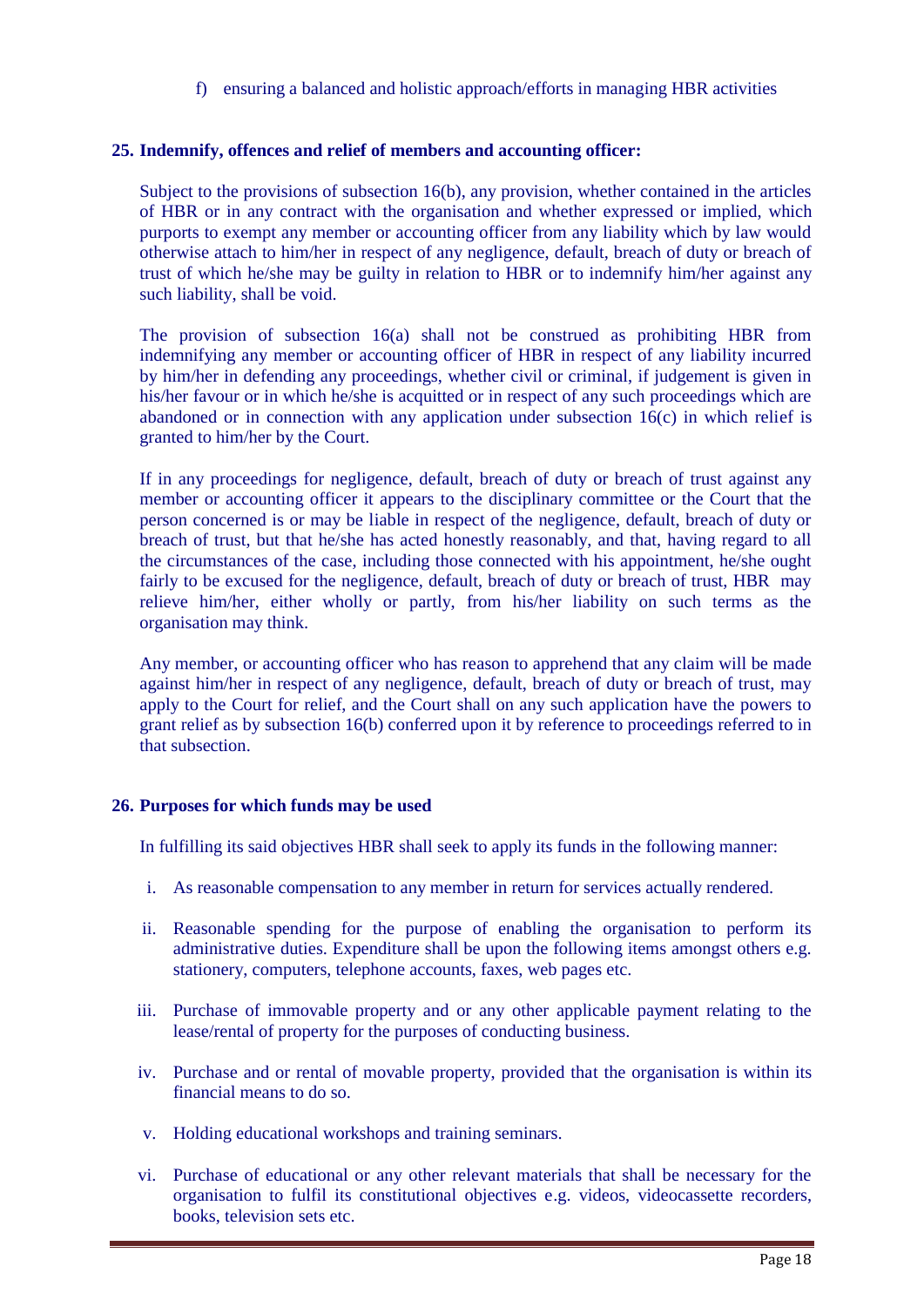vii. Purchase of First-Aids kits.

#### **27. Acquiring and control of assets**

(a) HBR shall keep in one of the official languages of the Republic such records as are fairly necessary to present the financial state affairs and fiscal transactions of the company and to explain the manner in which assets were acquired and controlled; records showing assets and liabilities of HBR ;

a register of fixed assets showing the respective dates of acquisition and the cost thereof, depreciation, if any, the date of any revaluation and the revealed amount, the respective dates of any disposals and the consideration received in respect thereof.

records containing entries from day to day in sufficient detail of all cash received and paid out and of the matters in respect of which receipts and payments took place;

- (b) The accounting records referred to in subsection (a) may be kept either by making entries in bound books or by recording the matters in question in any other manner, and where such records are not kept by making entries in bound books, adequate precautions shall be taken for guarding against falsification and facilitating its discovery.
- (c) The accounting records shall be kept at the registered office of HBR or at such other place as the members think fit and shall at all times be open to inspection by the members.
- (d) The members of HBR shall in respect of every financial year cause to be made out in one of the official languages of the Republic annual financial statements and shall lay them before the annual meeting of the organisation.
- (e) The annual financial statements required under subsection (h) shall consist of a balance sheet, including any notes thereon or document annexed thereto providing all the necessary information including an income statement and any notes thereon or document.
- (f) Minute book kept under subsections (a  $\&$  b) shall be open to inspection during business hours by any member of HBR without charge, at the registered office of the organisations or the office where it is made up, subject to such restrictions as may be provided for in the articles or imposed by the members in a meeting, but so that not less than two hours in each day shall be allowed for inspection.
- (g) Any member of HBR shall be entitled to be furnished, within seven days after he/she has made a written request therefor to HBR with a copy of the minutes of the proceedings at any meeting, certified by the secretary or an office bearer as correct, at a charge not exceeding an amount of twenty-five cents for every copy of the page required.
- (h) If any inspection required under this section is refused or if any copy required under this section is not furnished within the proper time;
- (i) The Court may on application order that the minutes in question be made available for inspection or that the copy required be furnished immediately or within such period as the Court may direct and may order the costs of the application to be paid by the member of the organisation who is responsible for the default; and every member thereof who knowingly became party to the default, shall be guilty of an offence.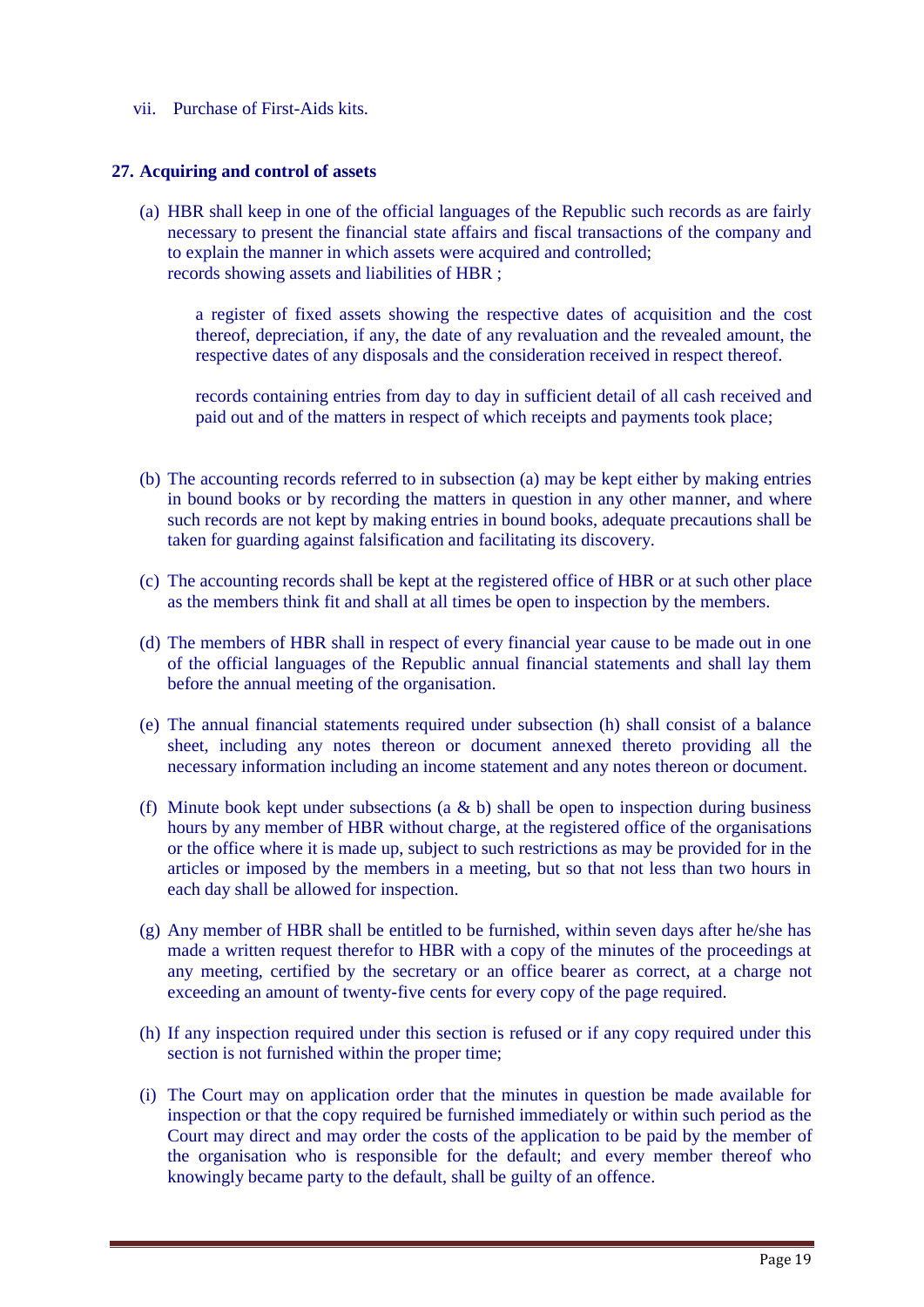#### **28. Accounting officer**

HBR shall at every annual meeting appoint an accounting officer or accounting officers to hold office from the conclusion of that meeting until the conclusion of the next annual meeting.

It shall be the duty of accounting officer:-

- a) to examine the annual financial statements to be laid before it's annual meeting
- b) to satisfy himself /herself that proper accounting records have been kept by and that proper returns adequate for the purposes of his/her audit have been received.
- c) to satisfy himself/herself that the minute books and attendance registers in respect of meetings of members have been kept in proper form.
- d) to satisfy himself that a register of disclosure of interests in contracts has been kept and that the entries therein are in accord with the minutes of the members' meetings;
- e) to satisfy himself/herself as to the existence of securities of HBR ;
- f) to obtain all the information and explanations which to the best of his/her knowledge and belief are necessary for the purposes of carrying out his/her duties;
- g) to satisfy himself/herself that the annual financial statements are in agreement with the accounting records and returns;
- h) to examine the accounting records of HBR and carry out such tests in respect of such records and such other auditing procedures as he/she considers necessary in order to satisfy himself/herself that the annual financial statements fairly present the financial position of HBR and the results of its operations in conformity with generally accepted accounting practices applied on a basis consistent with that of the proceeding year;
- i) to satisfy himself/herself that statements made by the members in their report do not conflict with a fair interpretation or distort the meaning of the annual financial statements and accompanying notes;
- j) to comply with any applicable requirements of the Public Accountants' and Accounting officers Act.

#### **29. Accounting officers' Report-**

When the accounting officer of HBR has complied with the requirements of, and has satisfied him/herself as to the matters stated in, section 7, and has carried out his/her audit free from any restrictions whatsoever, he/she shall make a report to the members of HBR to the effect that he has examined the annual financial statements and that in his/her opinion they fairly represent the financial position of HBR and the results of its operations in the manner required by the Law.

In the event of the accounting officer being unable to make such a report, he/she shall include in his/her report a statement to that effect and set forth the facts or circumstances, which prevent him/her from so making his report.

The accounting officers' report under subsection shall, unless all the members present agree to the contrary, be read out at the annual meeting.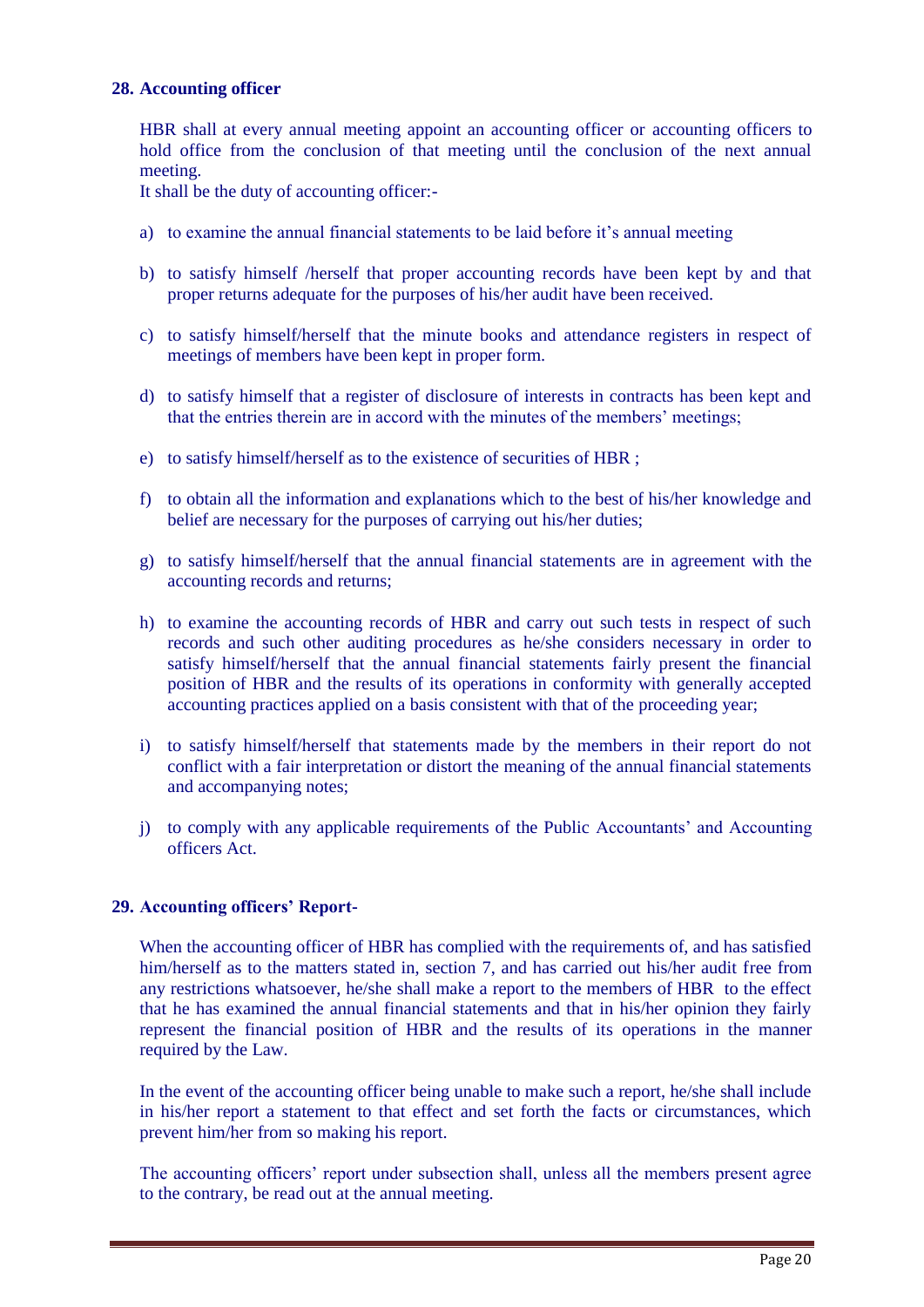#### **30. A retiring accounting officer shall be deemed to be re-appointed at any annual meeting without any resolution being passed, unless-**

- a) he/she is not qualified for re-appointment;
- b) or a resolution has been passed against his/her re-appointment;
- c) or he/she has given HBR notice in writing of his/her unwillingness to be re-appointed at the next annual meeting.

#### **31. No person shall be qualified for appointment as accounting officer of HBR if he/she is-**

- a) an executive committee member of HBR
- b) a member performing secretarial work for HBR
- c) a person who by himself/herself or through a partner or a member habitually or regularly performs the duties of secretary or bookkeeper of HBR ;
- d) a person who at any time of the financial year was on the executive committee.
- e) not qualified to act as such by the current Public Accountants' and Accounting officers Act.

#### **32. Resignation of accounting officer -**

The accounting officer appointed by HBR may at any time during the period of his office resign as such provided the following requirements have been complied with:

an accounting officer intending to resign shall deliver to HBR a written notification to the effect that he/she has no reason to believe that in the conduct of the affairs of HBR a material irregularity has taken place or is taking place which has caused or is likely to cause financial loss to HBR or to any of its members, creditors, sponsors, other than an irregularity (if any) which has been reported to the Public Accountants' and Accounting officers' Board in terms of the applicable Acts. The members of HBR shall forthwith upon receipt of the said written notification appoint another accounting officer to fill the vacancy.

Should the members fail to appoint an accounting officer to fill the vacancy within three months after the receipt of the written notification referred to in subsection (b),

any person who at the expiration of that period of two months any person who was on the executive committee or became a member of the executive committee after that period has expired and before filling of the vacancy;

was aware of the vacancy but failed to take all reasonable steps to ensure that it would be filled in accordance with subsection (d), shall altogether with HBR be jointly and severally be liable for all debts incurred by HBR during the existence of the vacancy.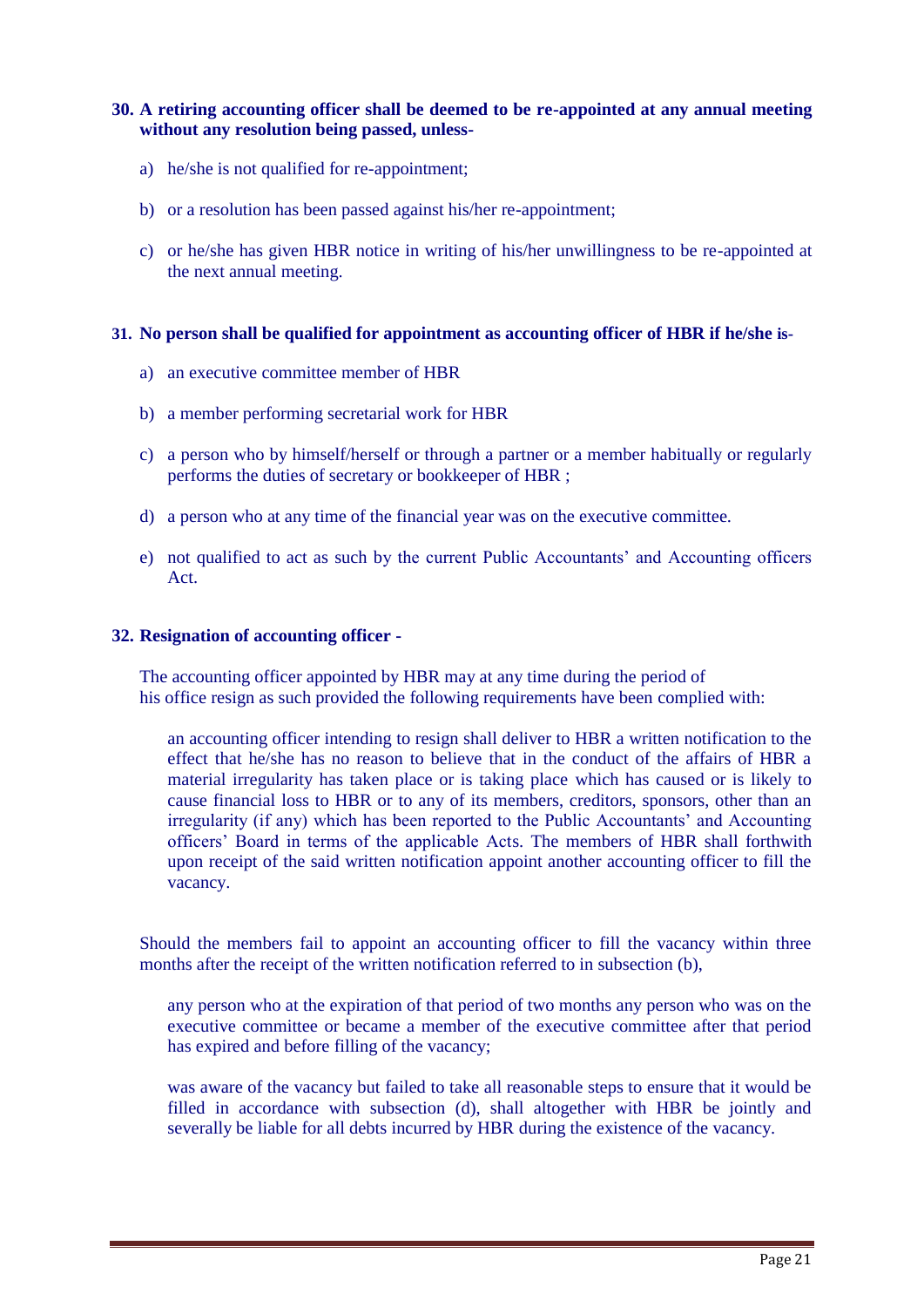#### **33. Removal of accounting officer and appointment of new accounting officer:-**

HBR may subject to the provisions of subsection (b), at an annual meeting by a resolution remove any accounting officer appointed by the members before the expiration of his term of office and at the same meeting appoint another person as accounting officer in his place;

Provided that where an accounting officer has reason to believe that in the conduct of the affairs of HBR a material irregularity has taken place or is taking place which has caused or is likely to cause financial loss to HBR or to any of its members, creditors or sponsors, and he/she has made a report thereon in writing to the members of HBR he/she may not be removed from office until the provisions of the Public Accountants' and Accounting officers' Act, have been complied with.

#### **34. Winding up**

- a) The organisation shall be wound up voluntarily if all its members so resolve at a meeting called for the purpose of considering the winding up of the organisation, and sign a written resolution that the organisation be wound up voluntarily by members, creditors, or the Court as the case may be.
- b) The organisation shall be wound up if it has not commenced its activities within a year from its registration, or has suspended its activities for a whole year;
- c) If it is unable to pay its debts;
- d) It appears on application to the Court that it is just and equitable for the organisation to be wound up.
- e) Upon its winding up, de-registration or dissolution the assets of HBR remaining after the satisfaction of all its liabilities shall be given or transferred to some other organisation or other institution or organisations or institutions having objectives similar to its own, to be determined by the Court.

#### **35. Assets & Liabilities upon winding-up**

Upon its winding-up, de-registration or dissolution the assets of HBR remaining after the satisfaction of all its liabilities shall be given or transferred to some other organisation or other institution having objectives similar to its own, to be determined by the Court, members and office-bearers have no rights in the assets of the organisation.